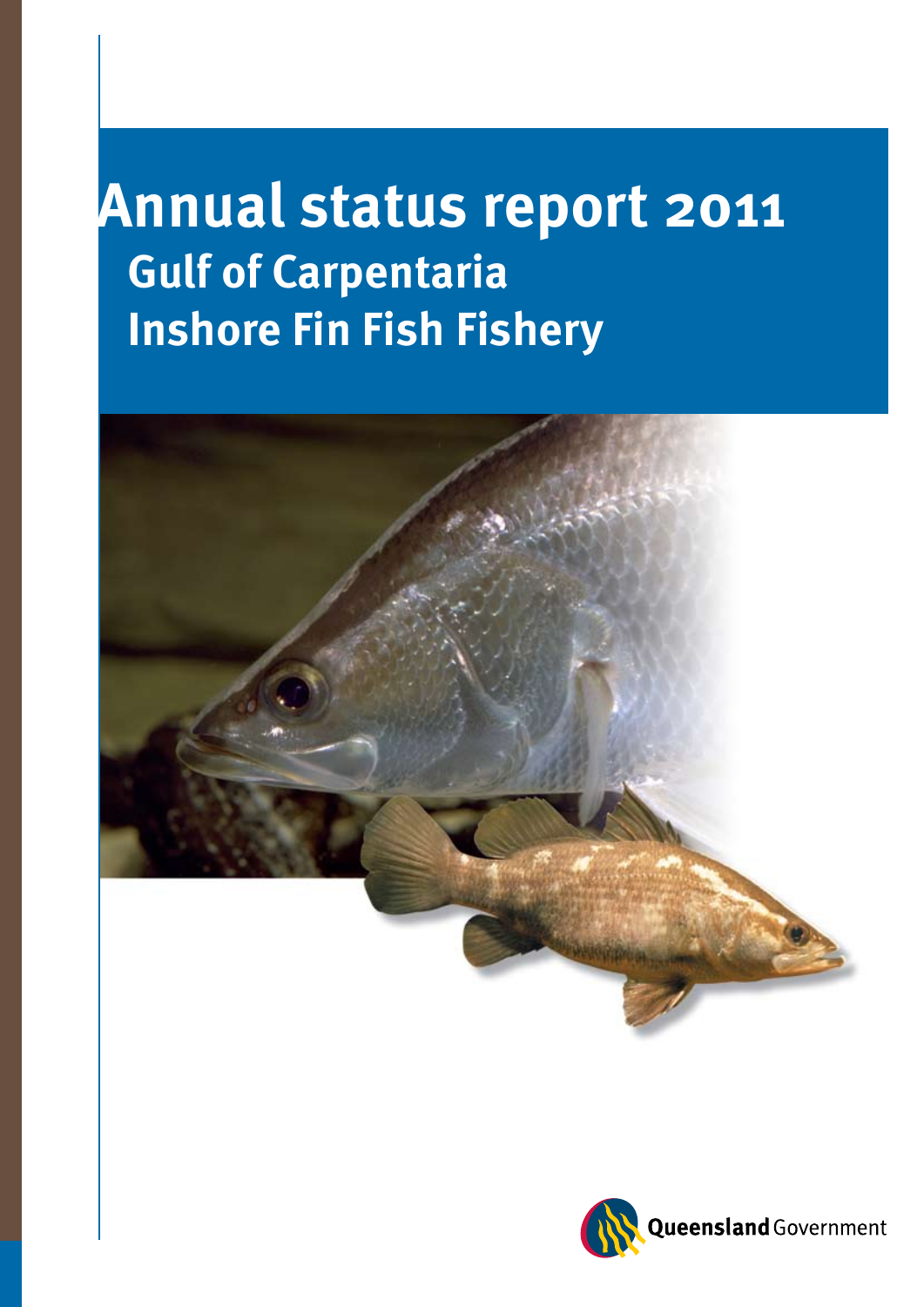© State of Queensland, Department of Employment, Economic Development and Innovation, 2012.

The Queensland Government supports and encourages the dissemination and exchange of its information. The copyright in this publication is licensed under a Creative Commons Attribution 3.0 Australia (CC BY) licence.



Under this licence you are free, without having to seek permission from DEEDI, to use this publication in accordance with the licence terms.

You must keep intact the copyright notice and attribute the State of Queensland, Department of Employment, Economic Development and Innovation as the source of the publication.

For more information on this licence visit http://creativecommons.org/licenses/by/3.o/au/deed.en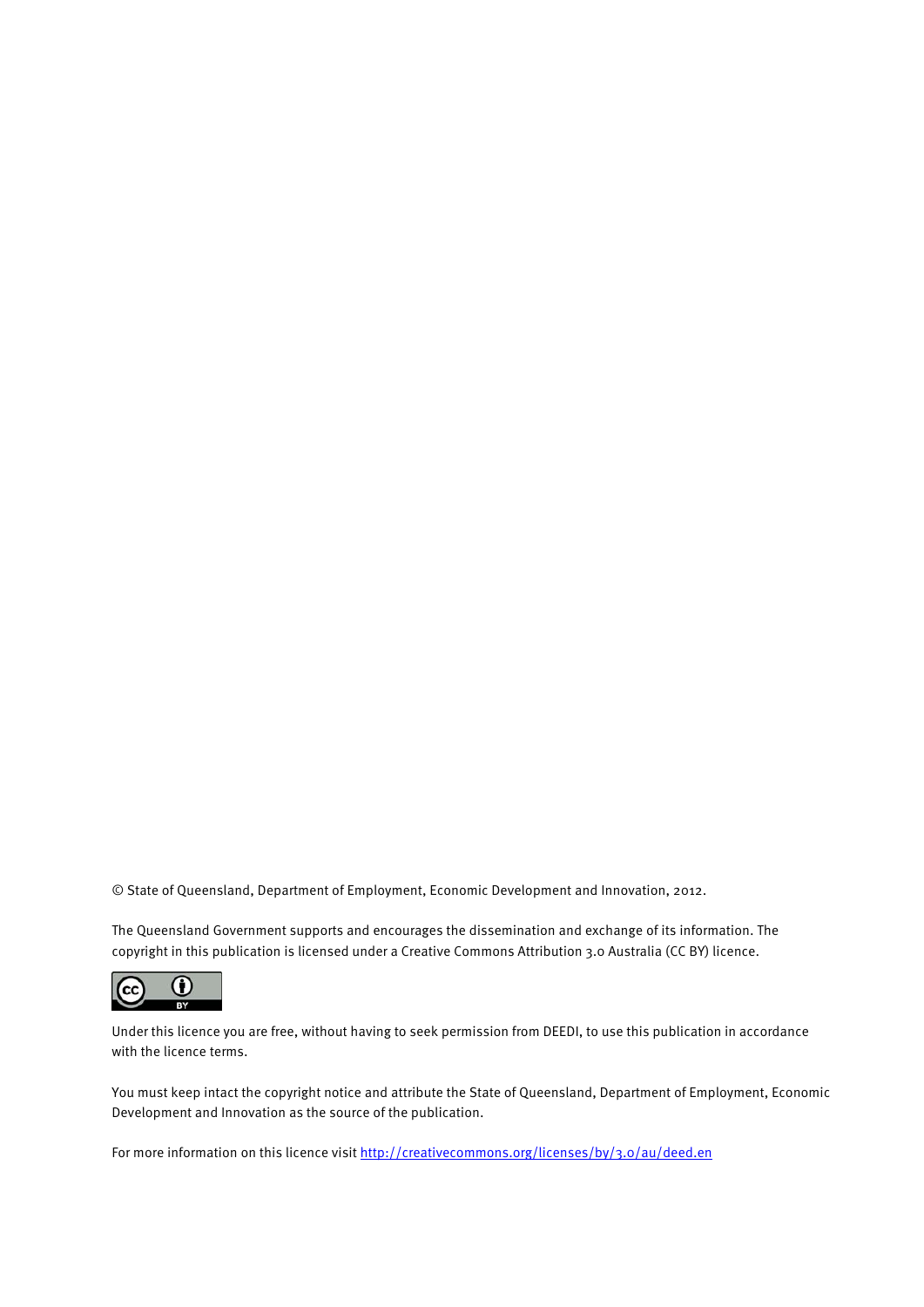| Fishery profile 2010                                                                          |                                                                                                                                                                                     |                           |  |  |
|-----------------------------------------------------------------------------------------------|-------------------------------------------------------------------------------------------------------------------------------------------------------------------------------------|---------------------------|--|--|
| <b>Key species</b>                                                                            | Total number of commercial licences in 2010                                                                                                                                         |                           |  |  |
| N3 inshore-Barramundi, king and blue threadfins                                               | N <sub>3</sub> -86; N <sub>9</sub> -5                                                                                                                                               |                           |  |  |
| N9 offshore-Tropical shark and grey mackerel                                                  |                                                                                                                                                                                     |                           |  |  |
| Recreational-as above (except for tropical shark) as well<br>as mangrove jack and estuary cod |                                                                                                                                                                                     |                           |  |  |
| <b>Total harvest from all sectors</b>                                                         | Commercial licences accessing the fishery in 2010                                                                                                                                   |                           |  |  |
| 2687t                                                                                         | N <sub>3</sub> -78; N <sub>9</sub> -3                                                                                                                                               |                           |  |  |
| <b>Commercial harvest</b>                                                                     | <b>Fishery season</b>                                                                                                                                                               |                           |  |  |
| 2567t                                                                                         | Commercial (from midday 22 January 2010 to midday 30<br>September 2010). Taking/possessing barramundi outside<br>of the commercial fishery season is prohibited for all<br>sectors. |                           |  |  |
| Recreational harvest (2005)                                                                   | <b>Fishery symbols</b>                                                                                                                                                              |                           |  |  |
| Approximately 101 t                                                                           | N <sub>3</sub> , N <sub>9</sub> , N <sub>11</sub> (bait)                                                                                                                            |                           |  |  |
| Indigenous harvest (2001)                                                                     | Monitoring undertaken                                                                                                                                                               |                           |  |  |
| Approximately 420 000 fish <sup>1</sup>                                                       | Fishery dependent sampling and compulsory daily<br>commercial fisher logbooks                                                                                                       |                           |  |  |
| <b>Charter harvest</b>                                                                        | At-sea observer days conducted in 2010                                                                                                                                              |                           |  |  |
| 19 t                                                                                          | Nil                                                                                                                                                                                 |                           |  |  |
| <b>Commercial Gross Value of Production (GVP)</b>                                             | <b>Accreditation under the EPBC Act</b>                                                                                                                                             |                           |  |  |
| $$15.3$ million                                                                               | Yes <sup>2</sup> -Expires: 28 September 2012                                                                                                                                        |                           |  |  |
| <b>Allocation between sectors</b>                                                             | Logbook validation                                                                                                                                                                  |                           |  |  |
| 96% commercial; 4% recreational; <1% charter                                                  | Nil                                                                                                                                                                                 |                           |  |  |
| <b>Total exports</b><br>Quota managed                                                         |                                                                                                                                                                                     |                           |  |  |
| Predominantly domestic product, except for shark fin,<br>which is exported to Asian markets.  | No                                                                                                                                                                                  |                           |  |  |
| Key fish resources                                                                            |                                                                                                                                                                                     | <b>Stock status</b>       |  |  |
| Barramundi (Lates calcarifer)                                                                 |                                                                                                                                                                                     | <b>Sustainably fished</b> |  |  |

Comments: Commercial catches are stable and within historical levels. Catch and catch rate performance measures were not triggered in 2010. Strong recruitment is evident in southern stocks but less so in northern stocks. There has been no significant change in the range of fish lengths and ages in several years of sampled populations.

1

<span id="page-2-0"></span><sup>1</sup> Total North Queensland estimate only—includes Indigenous fishers outside the Gulf of Carpentaria.

<span id="page-2-1"></span><sup>&</sup>lt;sup>2</sup> Wildlife Trade Operation approval granted 20 August 2007 Approved under Part 13 of the EPBC Act subject to conditions applied under section 303FT (re-accredited 10 April 2008 to reflect the new Fisheries Regulation 2008 management arrangements). The approval was extended for 12 months to 28 September 2012.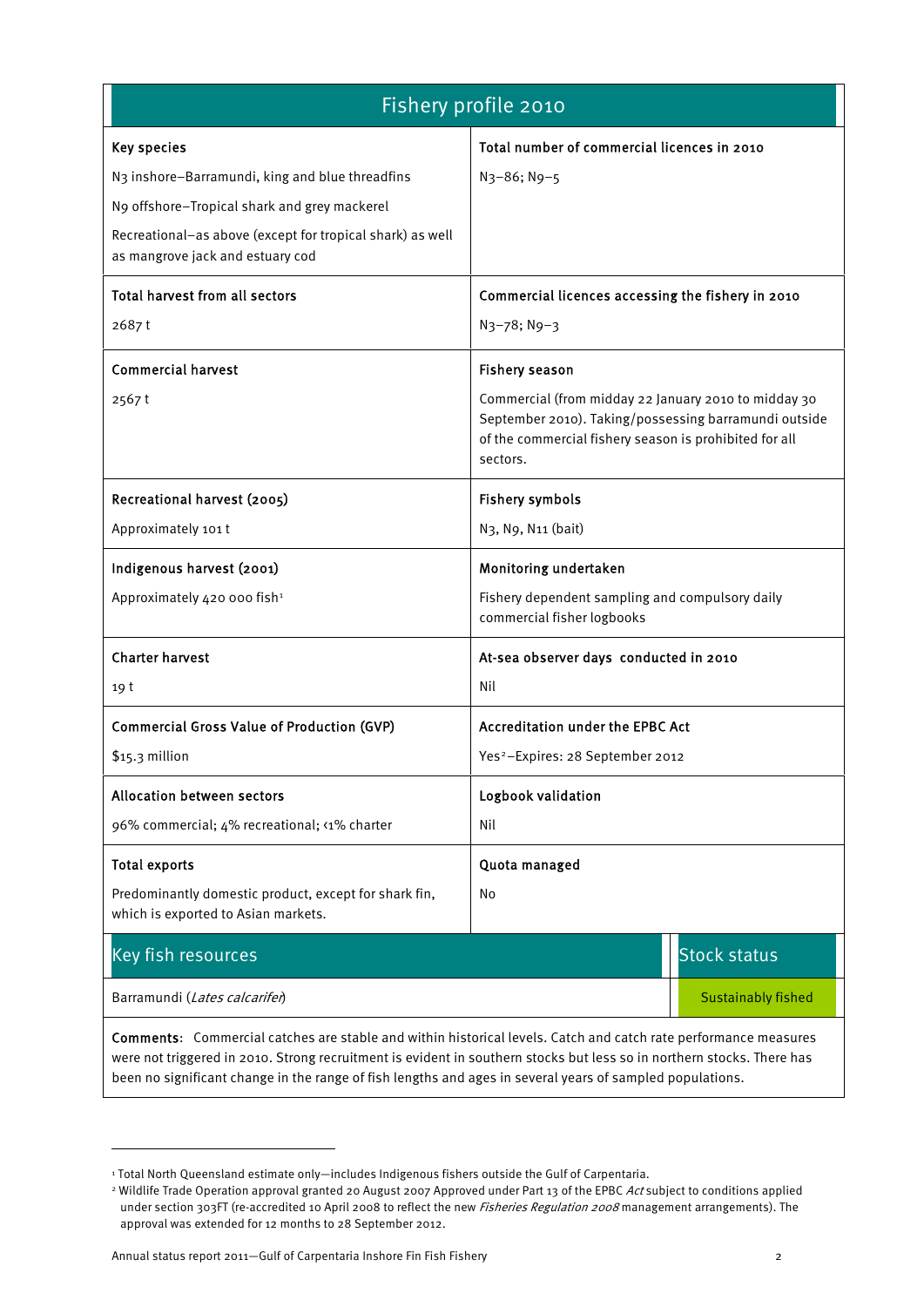| <b>Key fish resources</b>                                                                                                                                                                                                                                                                                                                                                                                                                                                                                                                                                                                                                                                                                                                                                                                                                   | <b>Stock status</b>       |  |  |  |  |
|---------------------------------------------------------------------------------------------------------------------------------------------------------------------------------------------------------------------------------------------------------------------------------------------------------------------------------------------------------------------------------------------------------------------------------------------------------------------------------------------------------------------------------------------------------------------------------------------------------------------------------------------------------------------------------------------------------------------------------------------------------------------------------------------------------------------------------------------|---------------------------|--|--|--|--|
| Grey mackerel (Scomberomorus semifaciatus)                                                                                                                                                                                                                                                                                                                                                                                                                                                                                                                                                                                                                                                                                                                                                                                                  | Uncertain                 |  |  |  |  |
| <b>Comments</b> : Commercial catches and catch rates were the highest for ten years (since 2000) and triggered performance<br>measures. There is uncertainty as to whether these catches indicate increased fishing pressure on stocks or simply<br>fishers taking advantage of a highly variable resource. Anecdotal reports suggest 2010 was a particularly good year for<br>grey mackerel catches. The Gulf of Carpentaria (GOC) stock is shared between Queensland and the Northern Territory.<br>Results of a recent resource assessment of grey mackerel in the GOC concluded that fishery logbook data gave poor<br>resolution of population dynamics and cannot provide abundance estimates. New precautionary management<br>arrangements governing the harvest of grey mackerel are expected to be introduced for the 2012 season. |                           |  |  |  |  |
| King threadfin (Polydactylus macrochir)                                                                                                                                                                                                                                                                                                                                                                                                                                                                                                                                                                                                                                                                                                                                                                                                     | Uncertain                 |  |  |  |  |
| Comments: Commercial catches and catch rates increased slightly over the last year. Recent research suggests king<br>threadfin may have highly localised populations and there may be indications of high fishing pressure in the southern<br>Gulf of Carpentaria (GOC). The study however was not designed to provide population level estimates. There is<br>uncertainty in the research implications on the stock status of king threadfin given that the resource exhibits a stable<br>catch history. Performance measures/thresholds will be established to measure sustainability at a scale appropriate to<br>the regional stocks.                                                                                                                                                                                                   |                           |  |  |  |  |
| Blue threadfin (Eleutheronema tetradactylum)                                                                                                                                                                                                                                                                                                                                                                                                                                                                                                                                                                                                                                                                                                                                                                                                | <b>Sustainably fished</b> |  |  |  |  |
| Comments: Life history characteristics of this species are resilient to fishing pressure. Minimum legal size (MLS)<br>ensures a good proportion of the stock is protected from fishing. There are no indications of stock declines.                                                                                                                                                                                                                                                                                                                                                                                                                                                                                                                                                                                                         |                           |  |  |  |  |
| Javelin<br>Barred javelin (spotted grunter)-Pomadasys kaakan<br>Silver javelin (small spotted grunter)-Pomadasys argenteus                                                                                                                                                                                                                                                                                                                                                                                                                                                                                                                                                                                                                                                                                                                  | Undefined                 |  |  |  |  |
| Comments: Javelin (barred and spotted) is a complex of important recreational species. Although javelin is considered<br>a by-product commercial species only, catches were at the lowest level since 2000. Recreational fishing is focused in<br>the southern Gulf of Carpentaria (GOC) around Karumba where a (non-DEEDI) survey estimated annual catch levels<br>between 100-118 t in 2006. No reasonable attempt to assess stock status can be made until updated recreational<br>harvest estimates are available in 2012.                                                                                                                                                                                                                                                                                                              |                           |  |  |  |  |
| Shark                                                                                                                                                                                                                                                                                                                                                                                                                                                                                                                                                                                                                                                                                                                                                                                                                                       | Undefined                 |  |  |  |  |
| Comments: Fisheries Queensland is undertaking a five year program of collecting and assessing critical information for<br>determining the status of sharks harvested in Queensland. The major shark species are considered undefined until full                                                                                                                                                                                                                                                                                                                                                                                                                                                                                                                                                                                             |                           |  |  |  |  |

stock assessments can be completed.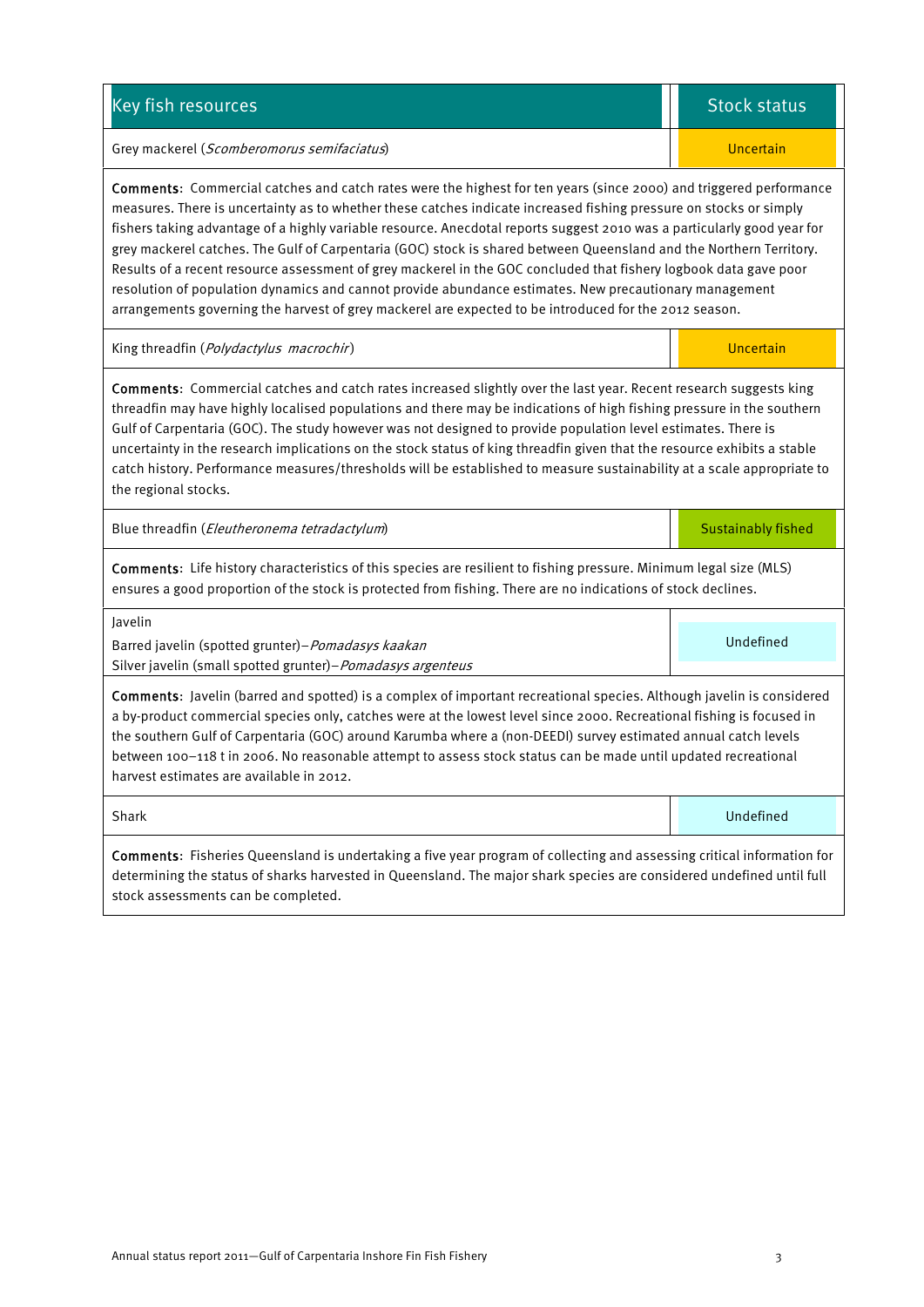### Introduction

The Gulf of Carpentaria Inshore Fin Fish Fishery (GOCIFFF) is a multi-species fishery comprising a commercial inshore (N3) net fishery, a commercial offshore (N9) net fishery, commercial bait netting (N11) and recreational fishing, Indigenous fishing and charter boat fishing of species related to the GOCIFFF within the Queensland jurisdiction of the Gulf of Carpentaria. This report covers fishing activity during the 2010 calendar year.

## Fishery description Fishing area and methods

The GOCIFFF extends from Slade Point near the tip of Cape York Peninsula westward to the Queensland– Northern Territory border and operates in all tidal waterways out to the 25 nautical miles (nm) line (Figure 1). The N3 net fishery operates within estuaries and foreshores<sup>[3](#page-4-0)</sup> and out to 7 nm from the coast, while the N9 net fishery operates further offshore, between 7 and 25 nm.

 There are different restrictions on allowable net length, Fishers in both the N3 and N9 net fisheries are authorised to use set mesh nets to harvest fin fish. drop and mesh size for each fishery (see Roelofs 2003).

 the N9 fishery are authorised to use set mesh nets with N3 fishery mesh nets are set in estuaries, on foreshores and in offshore waters out to 7 nm from the territorial sea baseline. Most fishers prefer to use mesh net sizes that selectively catch fish of a size meeting market demand for fillet product. Licence holders in a maximum net length of 1200 m. The commercial bait (N11) fishery uses small-mesh (25–45 mm) set nets; there are restrictions on the length of net used.

Recreational fishers primarily use hook and line to catch target fish species, as well as cast and seine nets to catch baitfish species.

The Indigenous communities in the Gulf of Carpentaria (GOC) use traditional subsistence fishing methods for customary purposes, as well as recreational fishing practices. Traditional fishing methods include the use of spears, stone fish traps and nets; the catch is solely for use by the community.



Figure 1: Map of Gulf of Carpentaria Inshore Fin Fish Fishery.

#### Key Species

#### Barramundi

The barramundi (Lates calcarifer) is a large predatory fish species that can grow to 150 cm total length (TL), 60 kg and over 30 years of age. It is found in coastal regions of tropical Australia and throughout much of the Indo-West Pacific and is dependent on fresh and estuarine waters to complete its life cycle. Generally, fish spawn around river mouths and the post larvae and juveniles migrate to nearby coastal swamps, lagoons and upstream freshwater areas that serve as protected, food rich additional nursery habitats to estuarine areas.

#### King threadfin

King threadfin (*Polydactylus macrochin*) is a large predatory fish species that can grow to 150 cm TL and 30 kg in weight, and is found in tropical estuarine and inshore waters around northern Australia. It is distributed throughout the Indo-Pacific region. The king threadfin starts life as a male, reaching sexual maturity at around 60–80 cm TL at 2–4 years of age, and changes to a female later in life at around 70–100 cm TL at 4–8 years of age. Recent research suggests king threadfin have localised separate genetic populations throughout its range.

#### Tropical sharks

Commercial harvest of tropical sharks consists mainly of whaler sharks, in particular the Australian blacktip whaler (*Carcharhinus tilstoni*) and spot-tail shark (Carcharhinus sorrah). The sharks that dominate the

1

Annual status report 2010—Gulf of Carpentaria Inshore Fin Fish Fishery 4 (4)

<span id="page-4-0"></span><sup>3</sup> Excluding areas closed to commercial fishing.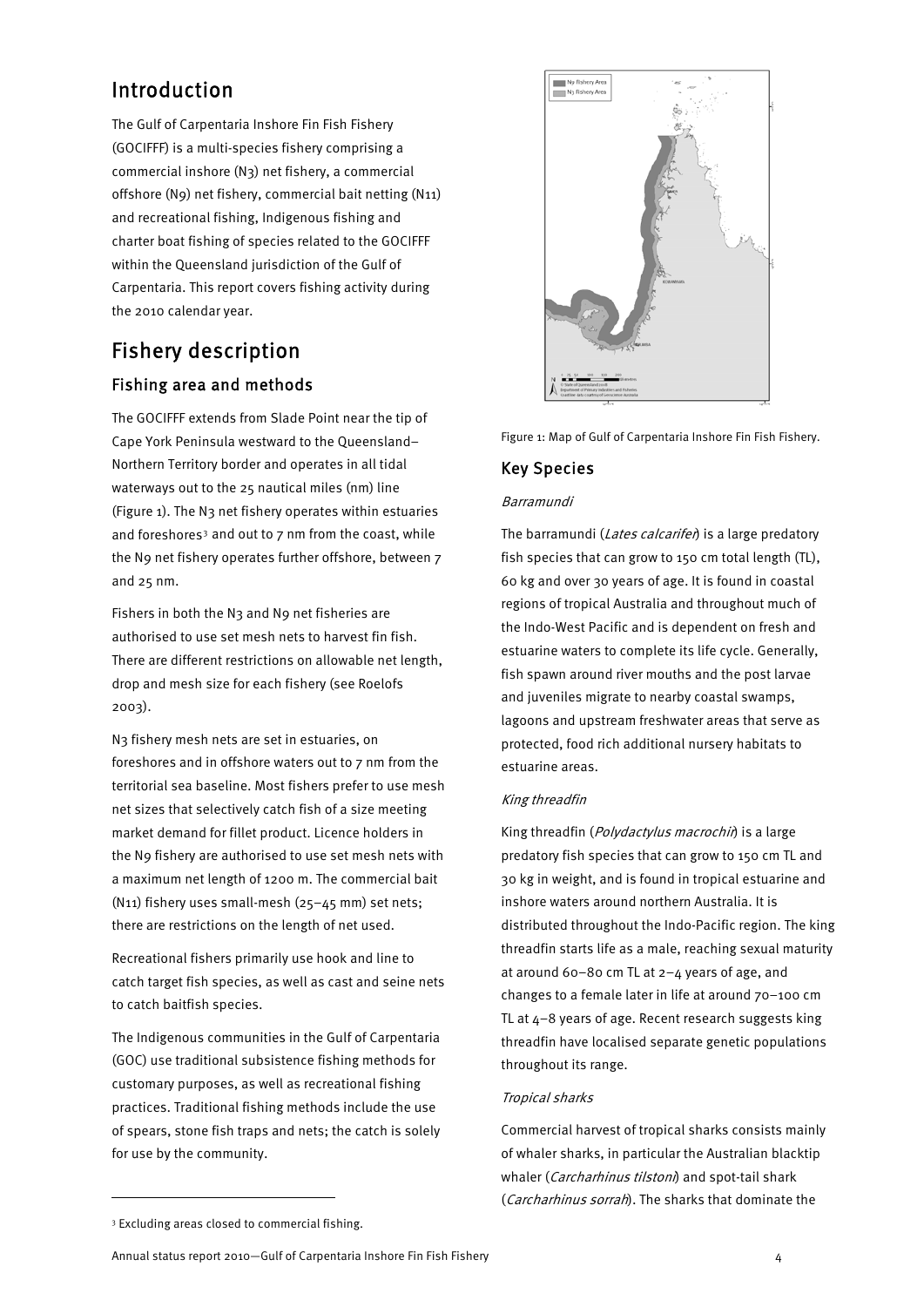GOC fisheries generally attain sexual maturity at over 1 m in total length at around 3–4 years of age. They are viviparous, generally producing three to five pups during summer months after a 7–12 month gestation. Tropical shark species in the GOC generally have an Indo-West Pacific distribution.

#### Grey mackerel

Grey mackerel (Scomberomorus semifasciatus) is a pelagic species endemic to waters across northern Australia and adjacent Papua New Guinea and larvae and juveniles are dependent on estuarine and inshore habitats (Cameron & Begg 2002). They are a fast growing species with total length at first maturity for females of 75 cm TL and males of 65 cm TL at between one and two years of age.

#### Mangrove jack

The mangrove jack (Lutjanus argentimaculatus) is a by-product species in the commercial line, net and trawl fisheries in the GOC. They have distinct inshore (juvenile) and offshore (adult) phases in the life histories and prefer complex habitats (reefs, shoals etc.) to open sand and mud areas. In Queensland, most mature at about 450 mm and 7 years for males and about 510 mm and 8 years for females. They can attain a maximum length greater than 650 mm and are long lived with some individuals estimated at 37 years old (Russell et al. 2003).

Genetic studies by Russell et al. (2003) suggest a high level of gene flow between Queensland east coast, GOC and northern Australia mangrove jack populations. It is likely that a single genetic stock exists across these areas.

#### Main management methods used

Fisheries Queensland manages the commercial, recreational and Indigenous components of the GOCIFFF through Queensland's Fisheries Act 1994, Fisheries Regulation 2008 and Fisheries (Gulf of Carpentaria Inshore Fin Fish) Management Plan 1999 (Gulf Management Plan). The harvest of grey mackerel, sharks and rays is managed jointly between the State and the Commonwealth through the Queensland Fisheries Joint Authority (QFJA). Revised management arrangements were implemented in November 2011, which included the repealing of the Fisheries (Gulf of Carpentaria Inshore Fin Fish) Management Plan 1999 (now regulated via the Fisheries Regulation).

The GOCIFFF is managed to optimise sustainable fisheries production and protect spawning target species using a variety of input controls, including:

- limited entry (commercial fishery only)
- boat and gear restrictions
- spatial and temporal closures
- possession limits
- fish size limits.

#### Catch statistics

#### Commercial

Total commercial harvest in the GOC N3 and N9 net fisheries increased in 2010 compared to 2009 (Table 1). The total harvest (2581 tonnes (t)) was greater than the 10 year average yearly catch of approximately 2101 t from 2000–09. The majority (83%) of the increased catch comprised the target species, grey mackerel (Table 2).

Table 1: Total commercial catch (t) and effort (days) in the GOCIFFF 2000–10 (N3 and N9 combined) (Source: Fisheries Queensland CFISH database, 1 June 2011.

| Year | Effort (days) | Catch (t) |
|------|---------------|-----------|
| 2000 | 11 6 3 6      | 1905      |
| 2001 | 12 578        | 2 3 0 4   |
| 2002 | 12 3 5 7      | 2 2 2 3   |
| 2003 | 11894         | 2039      |
| 2004 | 12 134        | 2 2 1 4   |
| 2005 | 9995          | 1877      |
| 2006 | 11 259        | 2059      |
| 2007 | 10 16 9       | 2041      |
| 2008 | 9 9 1 4       | 2 2 0 3   |
| 2009 | 9462          | 2 1 4 6   |
| 2010 | 9686          | 2567      |

There has been a general increase in the reported barramundi catches and catch rates since 1994 (Table 2, Figure 2). The majority of the harvest is produced by the southern barramundi genetic stock (south of 13°S) which has averaged 520 t per year since 1990 (Figures 3 and 4). Commercial catches from the northern barramundi stock appear to be variable although catch rates between the two regions are similar. The northern catches generally reflect the level of fishery effort. Historically, fishing effort for barramundi has occurred south of Weipa as there is generally less barramundi habitat available in the northern region compared to the southern GOC.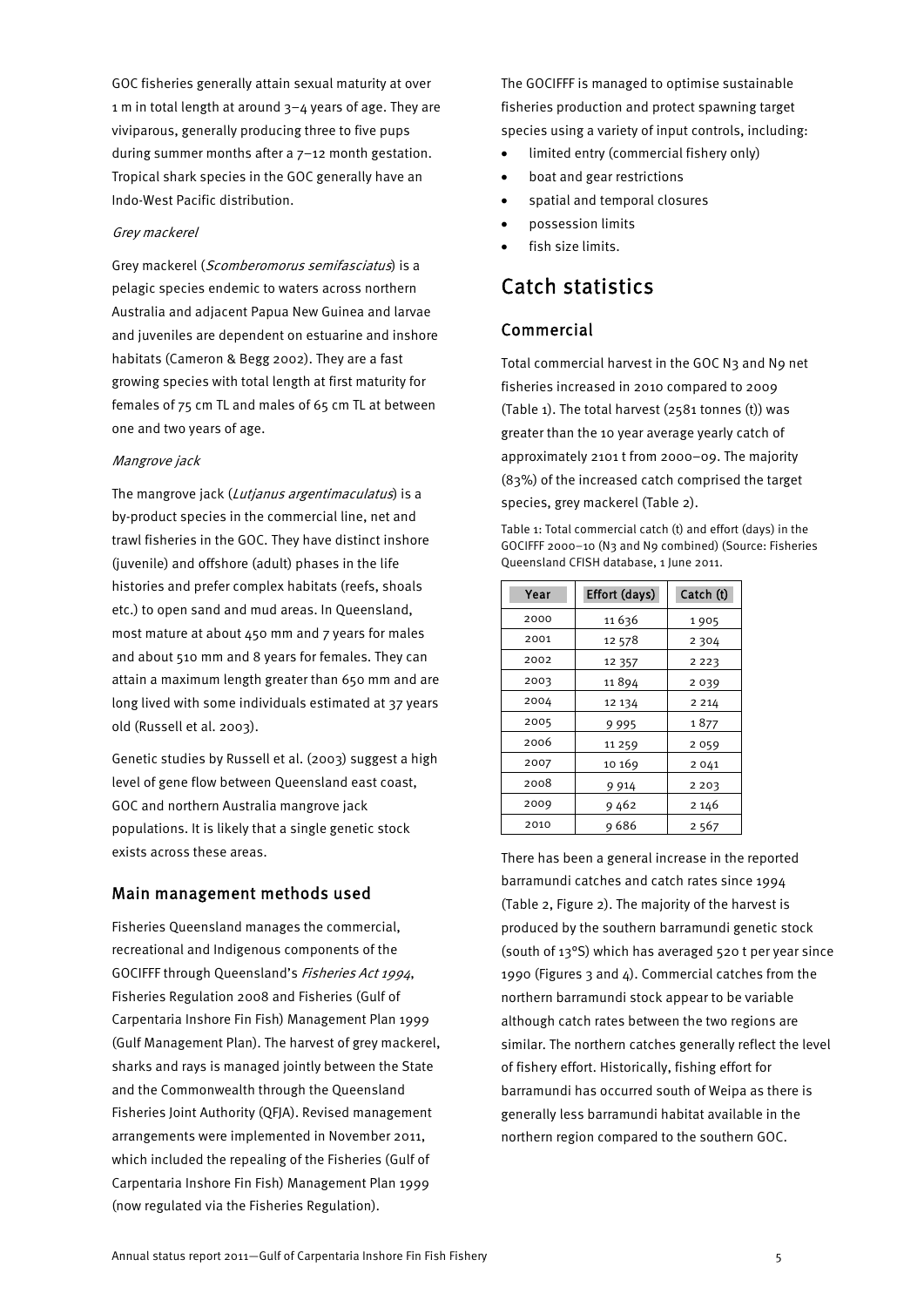Table 2: Species composition of the commercial catch (t) in the GOCIFFF 2000-10 for the N3 and N9 fisheries combined. Values in brackets represent catches made using line from other Queensland managed fisheries in the GOC (Source: Fisheries Queensland CFISH database, 1 June 2011).

\* Logbooks were introduced from 2007 to record more detailed species level information for shark for all GOC net fishers. Catch statistics for specific shark species prior to 2008 (shaded) are unlikely to be representative.

| <sup>§</sup> This grouping may contain multiple species |  |  |
|---------------------------------------------------------|--|--|
|---------------------------------------------------------|--|--|

| Group                                        | 2000                     | 2001                     | 2002                     | 2003                        | 2004                     | 2005                           | 2006                        | 2007                     | 2008                     | 2009                           | 2010                           |
|----------------------------------------------|--------------------------|--------------------------|--------------------------|-----------------------------|--------------------------|--------------------------------|-----------------------------|--------------------------|--------------------------|--------------------------------|--------------------------------|
| Mackerel-grey                                | 419 (2)                  | 471(1)                   | 345(3)                   | 379 (<1)                    | 468(2)                   | 394(2)                         | 490 (8)                     | 640(11)                  | 622(9)                   | 482(3)                         | 896(1)                         |
| Barramundi                                   | 607                      | 723                      | 744                      | 551                         | 615                      | 500                            | 735                         | 631                      | 726                      | 785                            | 719                            |
| King threadfin                               | 317(1)                   | 473(1)                   | 445(1)                   | 296 (<1)                    | 310                      | 283                            | 305                         | 248                      | 295 (1)                  | 309(1)                         | 365                            |
| <b>Blue threadfin</b>                        | 40(1)                    | 67(1)                    | 83(1)                    | 106(1)                      | 126(1)                   | 81(1)                          | 66                          | 59                       | 76                       | 71(1)                          | 61                             |
| Mackerel-Spanish                             | 25(121)                  | 21(137)                  | 24 (197)                 | 18 (167)                    | 29 (194)                 | 33 (229)                       | 33 (218)                    | 54 (228)                 | 36 (285)                 | 32 (189)                       | 51 (191)                       |
| Fish-unspecified <sup>§</sup>                | 28(1)                    | 52(1)                    | 33(1)                    | 53(1)                       | 30                       | 33(1)                          | 35(1)                       | 41(1)                    | 38(1)                    | 42(1)                          | 39(1)                          |
| Threadfin <sup>§</sup>                       | $\overline{\phantom{0}}$ |                          | $\overline{\phantom{0}}$ | $\langle 1$                 | $\qquad \qquad -$        | $\overline{\phantom{0}}$       | $\langle 1 (\cdot) \rangle$ | 4                        | 9                        | 19                             | 36                             |
| Jewel fish                                   | 22                       | 33                       | 48                       | 51(1)                       | 52                       | 33(1)                          | 39 (1)                      | 38                       | 26                       | 26                             | 30                             |
| Queenfish§                                   | 9(1)                     | 15(1)                    | 26(1)                    | 23(7)                       | 35(1)                    | 17(1)                          | 14(2)                       | 18(1)                    | 31(1)                    | 21(1)                          | 26(1)                          |
| Grunter <sup>§</sup>                         | 16(1)                    | 25(5)                    | 34(1)                    | 31(1)                       | 51(1)                    | 26(1)                          | 19(1)                       | 21(1)                    | 29 (1)                   | 19(1)                          | 11(1)                          |
| Shark-blacktip*                              | -                        | $\overline{\phantom{0}}$ | $\overline{\phantom{0}}$ | $\qquad \qquad -$           | 3                        | $\langle 1$                    | 76(1)                       | 114(1)                   | 176 (8)                  | 206 (38)                       | 218(1)                         |
| Shark-bull*                                  | $\qquad \qquad -$        | $\qquad \qquad -$        | $\overline{\phantom{m}}$ | $\qquad \qquad -$           | $\overline{\phantom{a}}$ | $\overline{\phantom{a}}$       |                             | $\qquad \qquad -$        | $-$ ( $\epsilon$ 1)      | $-$ (5)                        | 1(1)                           |
| Shark-fossil*                                | $\overline{\phantom{0}}$ | $\overline{\phantom{0}}$ | $\overline{\phantom{a}}$ | $\overline{\phantom{m}}$    | $\overline{\phantom{0}}$ | $\overline{\phantom{a}}$       | $\overline{\phantom{a}}$    | $\overline{\phantom{a}}$ | $\langle 1$              | $\langle 1$                    | $\langle 1$                    |
| Shark-hammerhead*                            | $\qquad \qquad -$        | $\overline{\phantom{0}}$ | $\overline{\phantom{m}}$ | $\qquad \qquad -$           | $\overline{\phantom{0}}$ | $\overline{\phantom{m}}$       | $\qquad \qquad -$           | 6(1)                     | 10(2)                    | 20(1)                          | 19(1)                          |
| Shark-milk*                                  | $\overline{\phantom{0}}$ | $\overline{\phantom{0}}$ | $-$                      | $\overline{\phantom{0}}$    | $\overline{\phantom{0}}$ | $\qquad \qquad -$              | $\overline{\phantom{0}}$    | $\langle 1$              | $\langle 1$              | $\langle 1$                    | $\langle 1$                    |
| Shark-pigeye*                                | $\qquad \qquad -$        | $\overline{\phantom{0}}$ | $\overline{\phantom{0}}$ | $\qquad \qquad -$           | $\overline{\phantom{0}}$ | $\qquad \qquad -$              | $\overline{\phantom{0}}$    | $\qquad \qquad -$        | $\langle 1$              | $\overline{\phantom{0}}$       | $\langle 1$                    |
| Shark-scalloped                              | $\qquad \qquad -$        | $\langle 1$              | $\qquad \qquad -$        | $\qquad \qquad -$           | 9                        | $\overline{2}$                 | 6(71)                       | 1(32)                    | $\overline{\phantom{0}}$ | $\overline{\phantom{0}}$       |                                |
| hammerhead*                                  |                          |                          |                          |                             |                          |                                |                             |                          |                          |                                |                                |
| Shark-spot tail*                             | $\qquad \qquad -$        |                          | $\overline{\phantom{0}}$ | $\overline{\phantom{m}}$    | $\langle 1$              | $\langle 1$                    |                             | 35                       | 21                       | 18                             | 21                             |
| Shark-spinner*                               | $\qquad \qquad -$        | $\overline{\phantom{0}}$ | $\overline{\phantom{a}}$ | $\qquad \qquad -$           | $\qquad \qquad -$        | $\qquad \qquad -$              | $\overline{\phantom{0}}$    | $\overline{\phantom{a}}$ | $\overline{\phantom{0}}$ | $\langle 1$                    | $\langle 1$                    |
| Shark-unspecified*                           | 390(1)                   | 373 (1)                  | 391(3)                   | 474(3)                      | 366(2)                   | 396(2)                         | 159 (4)                     | 91(42)                   | 47(41)                   | 29(1)                          | 29 (1)                         |
| Shark-whaler<br>unspecified*                 | $\overline{\phantom{a}}$ | $\overline{\phantom{a}}$ | $\overline{\phantom{a}}$ | $\overline{\phantom{a}}$    | 55                       | 36 (34)                        | 48 (274)                    | 8(142)                   | 14                       | 10                             | 1(1)                           |
| Shark-winghead*                              | $\qquad \qquad -$        | $\qquad \qquad -$        | $\qquad \qquad -$        | $\overline{\phantom{m}}$    | $\qquad \qquad -$        | $\overline{\phantom{a}}$       | $\qquad \qquad -$           | $\langle 1$              | $\langle 1$              | 3                              | 8                              |
| Tuna§                                        | $\overline{\phantom{0}}$ | $\overline{\phantom{0}}$ | $\overline{\phantom{0}}$ | $\qquad \qquad -$           | $\overline{\phantom{0}}$ | $\overline{\phantom{a}}$       | $\langle 1 (\cdot) \rangle$ | $\langle 1$              |                          | 14                             | 9                              |
| Cobia                                        | $\langle 1 (\times 1)$   | 3(1)                     | 3(1)                     | 2(1)                        | 2(1)                     | 3(1)                           | 2(1)                        | 3(1)                     | 2(1)                     | 2(1)                           | 7(1)                           |
| Jewfish-unspecified <sup>§</sup>             | 1(1)                     | $\mathbf{1}$             | $\overline{2}$           | 3                           | 4                        | $\overline{2}$                 | 2(1)                        | 7                        | 5                        | 9                              | 4                              |
| Pomfret                                      |                          | 3                        | 5(1)                     | 10                          | 16                       | 12                             | 6                           |                          | 4                        |                                |                                |
| Trevally§                                    | (1)(1)                   | 6(1)                     | $\langle 1 (\times 1)$   | $\langle 1 (\cdot) \rangle$ | $\langle 1$              | $\langle 1 (\langle 1 \rangle$ | 2(1)                        | $- (4)$                  | $-$ (<1)                 | $\langle 1 (\times 1) \rangle$ | 3(1)                           |
| <b>Bream</b> §                               | $\overline{\phantom{0}}$ | $\langle 1$              | $\langle 1$              | $\langle 1 (\times 1)$      | $\overline{2}$           | $\langle 1$                    | $\langle 1$                 | $\langle 1$              | 20                       | $\langle 1$                    | 3                              |
| Snapper-unspecified<br>tropical <sup>§</sup> | 3(2)                     | 7(1)                     | 5(5)                     | 2(3)                        | 3(2)                     | $\langle 1 (\cdot) \rangle$    | 3(4)                        | $\triangle(1(2)$         | $\langle 1 (\times 1)$   | 2(1)                           | 2(1)                           |
| Catfish§                                     | 4(1)                     | 4                        | 6(1)                     | 6(1)                        | 13(1)                    | $\overline{7}$                 | 8(1)                        | 4(1)                     | $\overline{2}$           | 4(1)                           | 1(1)                           |
| Guitarfish <sup>§</sup>                      |                          | $\overline{\phantom{0}}$ | $\equiv$                 | $\equiv$                    | $\langle 1$              | $\overline{\phantom{0}}$       | $\langle 1$                 | 2(1)                     | 5(1)                     | 2(1)                           | (1(2)                          |
| Tripletail                                   | $\mathbf 1$              | $\mathbf 1$              | $\mathbf 2$              | $\overline{\mathbf{c}}$     | $\mathbf 2$              | $\mathbf 1$                    | $\langle 1$                 | $\langle 1$              | $\langle 1$              | $\langle 1$                    | $\langle 1$                    |
| <b>Mullet</b> <sup>§</sup>                   | $\overline{\mathbf{c}}$  | 5                        | $\mathbf 1$              | 8                           | 6                        | $\mathbf 2$                    | $\overline{2}$              | $\langle 1$              | 3                        | 4                              | $\langle 1$                    |
| Jewfish-black                                | 5                        | $\mathbf{1}$             | $\mathbf 2$              | 3                           | 5                        | $\mathbf 2$                    | $\langle 1$                 | $\overline{\phantom{a}}$ | $\langle 1$              |                                | $\langle 1$                    |
| Mackerel-<br>unspecified <sup>§</sup>        | 9                        | 6(1)                     | 10                       | $\langle 1 (\cdot) \rangle$ | $\langle 1$              | $\langle 1$                    | $\langle 1 (\cdot) \rangle$ | -                        | $\qquad \qquad -$        | $\langle 1$                    | $\langle 1$                    |
| Cod-unspecified <sup>§</sup>                 | (1)(1)                   | (1)(1)                   | $\langle 1 (\times 1)$   | (1(2)                       | (1)(1)                   | $\langle 1 (\cdot) \rangle$    | $- (1)$                     | (1(6)                    | $\langle 1 (\times 1)$   | $\langle 1 (\cdot) \rangle$    | $\langle 1 (\times 1) \rangle$ |
| Bait fish <sup>§</sup>                       | $\langle 1$              | $\overline{c}$           | $\mathbf 1$              | 2(1)                        | $\overline{2}$           | $\langle 1$                    | $\langle 1$                 | $\langle 1$              | $\overline{2}$           | 4                              | $\langle 1$                    |
| Other fish <sup>§</sup>                      | 2(6)                     | 9(1)                     | 13(4)                    | 18(9)                       | 7(10)                    | 11 (19)                        | 5(70)                       | 5(41)                    | 2(27)                    | 4(7)                           | (1(8))                         |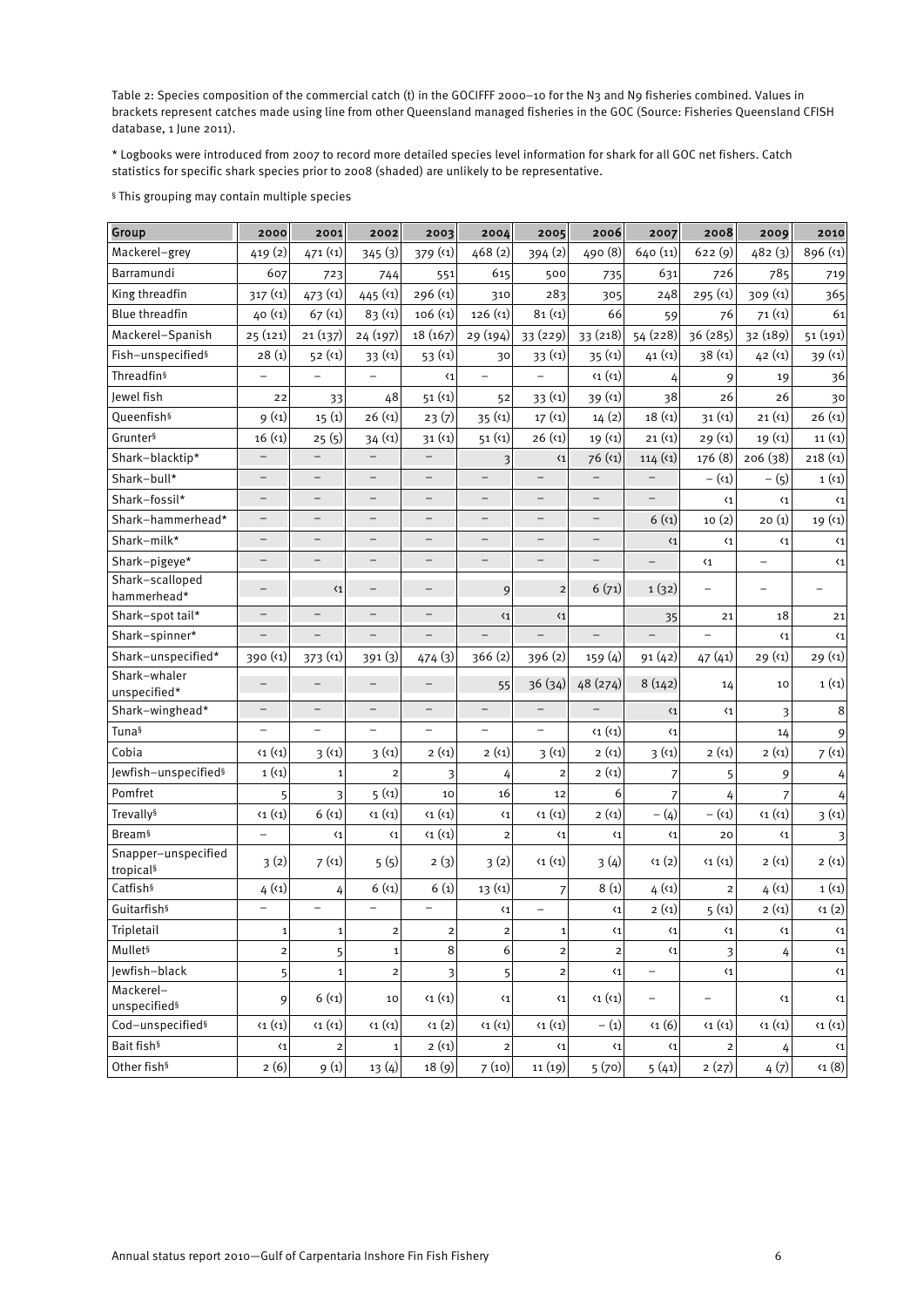

database, 1 June 2011). Figure 2: Barramundi—total reported commercial net<br>harvest (t) and catch per unit effort (CPUE) in kg/100m/day in  $700$ <br>the GOCIFFF 1990–2010 (Source: Fisheries Queensland CFISH



Figure 3: Barramundi (northern stock) —reported commercial reported total harvest (365 t) was higher than the 20 net harvest (t) and catch per unit effort (CPUE) in kg/100m/day from the GOC barramundi stock north of 13° S year average (318 t). from 1990–2010 (Source: Fisheries Queensland CFISH database, 1 June 2011).



Figure 4: Barramundi (southern stock)—reported commercial net harvest (t) and catch per unit effort (CPUE) in kg/100m/day from the GOC barramundi stock north of 13° S from 1990–2010 (Source: Fisheries Queensland CFISH database, 1 June 2011).

Reported catches for grey mackerel reached record levels (896 t) in 2010, almost doubling the previous years catch (Table 2, Figure 5). The catches support

 was negligible. Both catch and catch rate performance fishery. The QFJA net fishery (beyond 25 nm from the anecdotal reports that suggested 2010 was an coast) contributed approximately 5% to the total System in 2010. indicators triggered in the Performance Measurement harvest while line catch of grey mackerel in the GOC



database, 1 June 2011). the GOCIFFF 1990–2010 (Source: Fisheries Queensland CFISH harvest (t) and catch per unit effort (CPUE) in kg/100m/day in Figure 5: Grey mackerel—total reported commercial net

King threadfin catches and catch rates have been increasing since 2007 (Table 2, Figure 6). The 2010



Figure 6: King threadfin—total reported commercial net harvest (t) and catch per unit effort (CPUE) in kg/100m/day in the GOCIFFF 1990–2010 (Source: Fisheries Queensland CFISH database, 1 June 2011).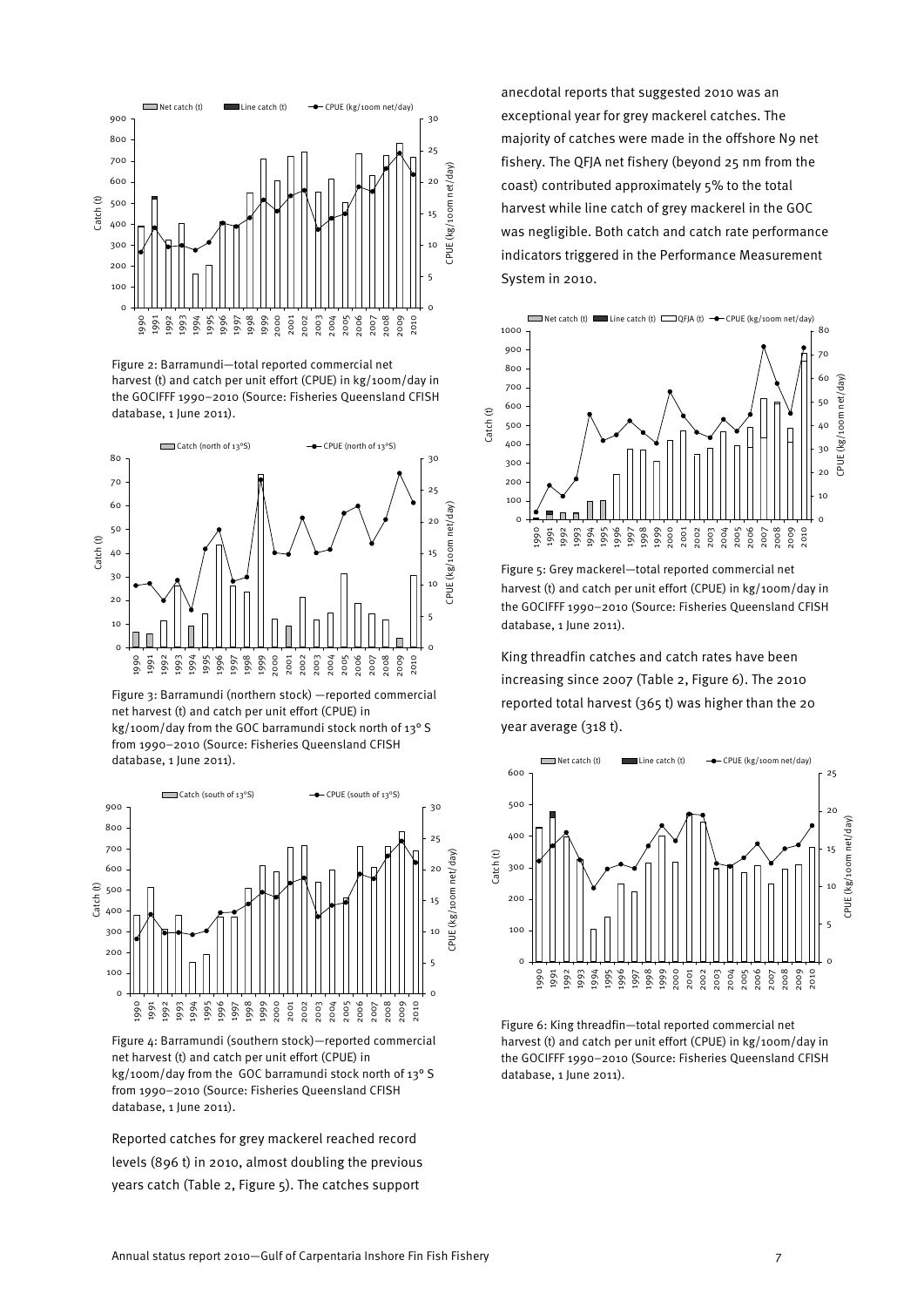Harvest of blue threadfin decreased in 2010 to 61 t (Table 2, Figure 7). This is below the long term average (1990–2009) of 71 t. Catch rates in 2010 were within historical levels for blue threadfin in the GOC.



Figure 7: Blue threadfin-total reported commercial net harvest (t) and catch per unit effort (CPUE) in kg/100m/day in the GOCIFFF 1990-2010 (Source: Fisheries Queensland CFISH database, 1 June 2011).



Figure 8: Combined sharks and rays—total reported commercial net harvest (t) in the GOCIFFF 2000–2010 (Source: Fisheries Queensland CFISH database, 1 June 2011).

The combined total harvest of sharks and rays reached 298 t in 2010 (Figure 8). This is a marginal increase over the previous four years annual catches and is below the yearly average of 354 t (2000–10). Species specific reporting of shark harvest has improved since the introduction of new logbooks in the N3 (from 2006) and N9 (from 2007) fisheries. The new level of detail indicated that the blacktip whaler shark complex (Carcharhinus tilstoni/limbatus) dominated the 2010 shark harvest (Table 2). Catches for blacktip whaler and spot-tail whaler (C. sorrah) sharks rose in 2010 (Table 2) while catch rates remained steady.

Fisheries Queensland monitors annual catch and catch rate trends (validated by observers) of shark and ray

species and groups in the GOCIFFF to ensure that risks to the sustainability of these species are identified. These include non-listed shark species identified as 'least sustainable' in the Northern Australian Sharks and Rays Phase II project (FRDC Project number 2002/064). These species include:

- Pigeye shark—Carcharinus amboinensis
- Bull shark—Carcharinus leucas
- Blacktip shark—Carcharinus limbatus
- Australian blacktip shark-Carcharinus tilstoni
- Snaggletooth shark-Hemipristis elongata
- Great hammerhead shark—Sphyrna mokarran
- Giant shovelnose ray—*Rhinobatos typus.*

 available (Table 1). for these species where catch information was There were no unsustainable harvest trends identified

GOC following the review of the Gulf Management Plan. Fisheries Queensland, through the Queensland Fisheries Joint Authority, also permits a limited level of net harvest outside of the fishery area managed under the Gulf Management Plan (i.e. beyond 25 nm from the coastline). Fishers operating under these permits tend to target grey mackerel and shark species. This permitted catch is reported in this Annual Status Reports. These operations are now incorporated in the new management arrangements for net fishing in the

Table 4: Total retained catch (t) and number of operators in the charter sector of the GOC 2000–10 (Source: Fisheries Queensland CFISH database, 1 July 2011).

| Year | Licences | Days | Retained<br>catch (t) |
|------|----------|------|-----------------------|
| 2000 | 34       | 1536 | 17                    |
| 2001 | 40       | 1725 | 23                    |
| 2002 | 43       | 2246 | 24                    |
| 2003 | 43       | 2161 | 21                    |
| 2004 | 41       | 2168 | 23                    |
| 2005 | 37       | 2179 | 26                    |
| 2006 | 28       | 1838 | 31                    |
| 2007 | 30       | 1691 | 28                    |
| 2008 | 26       | 1189 | 25                    |
| 2009 | 17       | 816  | 18                    |
| 2010 | 15       | 754  | 19                    |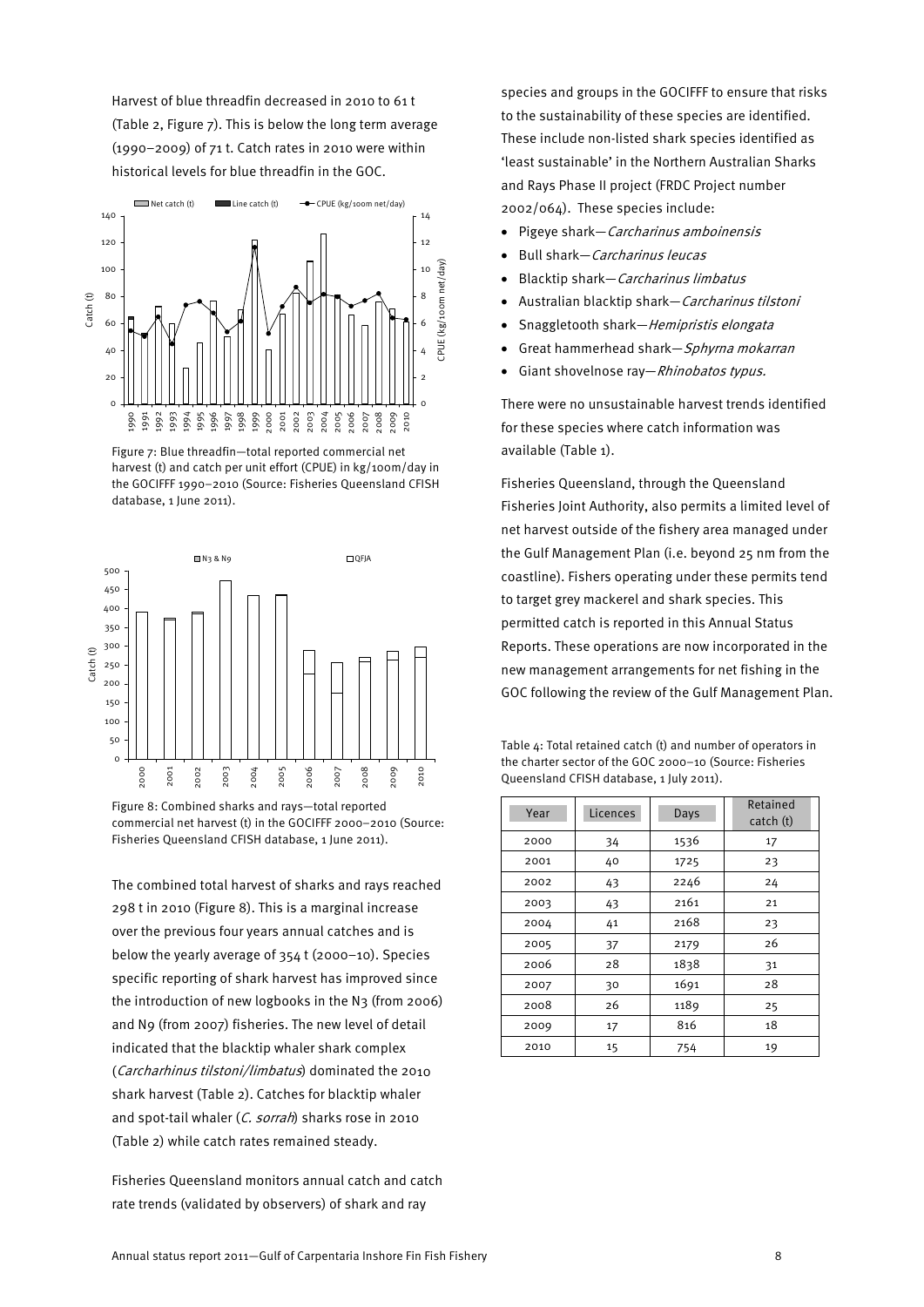### Recreational **Recreational**

the GOC region (refer to the 2006 report for catch<br>(Table 4). The number of charter operators decreased) estimates up to 2005). An updated state-wide<br>to only 15 licences in 2010. Blue threadfin is the most to only 15 licences in 2010. Blue threading survey commenced in 2010 with<br>commonly caught species (Table 5). Queenfish and results expected to be publicly available in 2012.

No new recreational catch estimates are available for<br>to 2009 however remained lower than previous years<br>to 2009 however remained lower than previous years trevally were the most discarded species in 2010. This is consistent with previous years.

Group 2004 2005 2006 2007 2008 2009 2010 Blue threadfin 7 (739) 8 (747) 12 (1021) 9 (165) 11 (923) 8 (106) 8 (517) Mackerel–school <1 (303) 1 (610) 3 (946) 3 (1538) 2 (45) 2 (79) 4 (337) Bream 2 (1449) 2 (796) 2 (696) 2 (661) 2 (622) 1 (184) 2 (226) Queenfish 2 (8010) 3 (6876) 2 (6907) 2 (5664) 2 (3849) 1 (1881) <1 (1904) Mullet  $\left\{\n\begin{array}{ccc|c}\n\sqrt{1+1} & \sqrt{1+1} & \sqrt{1+1} \\
\sqrt{1+1} & \sqrt{1+1} & \sqrt{1+1} & \sqrt{1+1} \\
\sqrt{1+1} & \sqrt{1+1} & \sqrt{1+1} & \sqrt{1+1} \\
\sqrt{1+1} & \sqrt{1+1} & \sqrt{1+1} & \sqrt{1+1} & \sqrt{1+1} \\
\sqrt{1+1} & \sqrt{1+1} & \sqrt{1+1} & \sqrt{1+1} & \sqrt{1+1} \\
\sqrt{1+1} & \sqrt{1+1} & \sqrt{1+1} & \sqrt{1+1$ Tuna 2 (2698) 2 (3644) 2 (2307) 2 (3142) 1 (2049) 1 (1574) <1 (1426) Mackerel–unspecified <1 (618) <1 (272) <1 (239) <1 (828) <1 (1017) <1 (772) <1 (810) Shark–unspecified 1 (1181) 2 (1085) 1 (1486) <1 (1035) <1 (1125) 1 (911) <1 (1023) King threadfin  $(1 \t359)$   $(1 \t335)$   $(1 \t335)$   $(1 \t35)$   $(1 \t35)$   $(1 \t34)$   $(1 \t38)$   $(1 \t33)$   $(1 \t34)$   $(1 \t35)$ Grunter 2 (693) 2 (706) 2 (538) <1 (416) <1 (207) <1 (58) <1 (15) Barramundi 2 (9899) 1 (6393) 2 (4121) 1 (5033) <1 (2390) <1 (990) <1 (998) Jewfish–black <1 (39) <1 (98) <1 (35) <1 (141) <1 (67) <1 (17) <1 (5) Trevally <1 (5949) 1 (6466) <1 (4327) <1 (4091) <1 (2884) <1 (1791) <1 (1910) Jewfish–unspecified <1 (11) <1 (15) <1 (78) <1 (38) <1 (73) <1 (16) <1 (15) Cobia <1 (46) <1 (70) <1 (79) <1 (39) <1 (19) <1 (6) <1 (6)

Threadfin <1 (340) <1 (260) <1 (166) <1 (1359) <1 (52) <1 (285) <1 (152)

Shark–blacktip – – – – – – – – (1(26) <1(-) Other (1 (3348) (1 (2940) 4 (3005) 4 (2949) 3 (2119) 2 (1440) (1297) Total 23 (35966) 26 (31759) 31 (26357) 28 (27306) 25 (17576) 18 (10142) 19 (10827)

Mackerel–grey  $(1 \t3)$   $(284)$   $(1546)$   $(1251)$   $(1166)$   $(166)$   $(160)$   $(160)$ 

Table 5: Retained catch in tonnes and released catch in numbers (in parenthesis) of target and by-product species for charter operators in the GOCIFFF 2004–10 (Source: Fisheries Queensland CFISH database, 6 December 2011).

#### Indigenous

Harvest by Indigenous fishers within the bounds of the GOCIFFF has not been estimated.

#### Spatial issues / trends

There are no spatial issues or trends to report.

#### Socio-economic characteristics and trends

The fishery was worth about \$15.3 million in GVP in 2010. This is approximately \$2 million greater than 2009. Most of the increase was due to the nearly 400 t increase in grey mackerel.

#### Biological and ecological information

#### Monitoring programs

Fishery Dependent Sampling

Fisheries Queensland has collected biological information on barramundi from the GOCIFFF since 2000. The objective of this routine monitoring is to collect length, age and sex data representative of the retained commercial, recreational (including charter boats) catches of barramundi from the south-east Gulf of Carpentaria stock. Sampling methods include measuring commercially caught fish at seafood wholesalers and retailers, measuring recreationally caught fish at boat ramps, conducting a keen angler program, in which recreational fishers can donate fish frames, and asking charter operators to measure fish caught by their clients. Prior to 2006, sampling included collection of data and samples from onboard commercial vessels and fishery independent research data. Length and age frequencies are derived for the retained catch for each sector and used to calculate an index of the mortality rate in the population.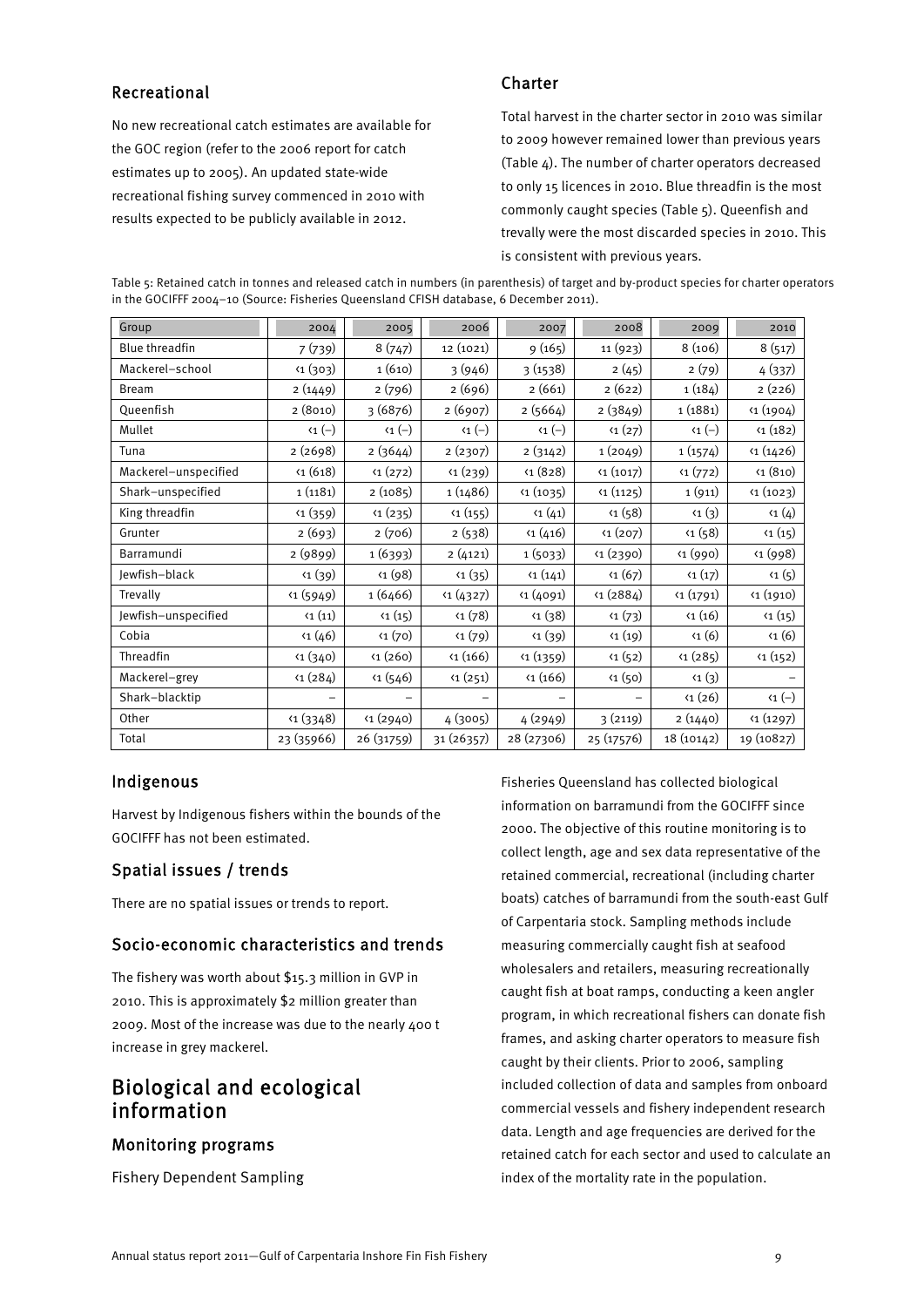The annual increase in the number of catches sampled, fish measured and otoliths collected reflects the continued strong level of stakeholder support for the monitoring program (Table 6). The monitoring provides a quality dataset for assessing the status of barramundi stocks. An assessment of the barramundi stocks in Gulf of Carpentaria is scheduled for 2012.

The length frequency of barramundi sampled in the commercial and recreational fishery has been consistent for the last four years (Figure 11). However, the size range of barramundi harvested by the two sectors appears slightly different. The commercial

fishery tends to catch more barramundi in the 65– 75 mm size range while the recreational fishery harvests smaller barramundi in the 60–70 mm size range.

The age frequency of the same samples clearly shows recruitment of three year old fish in 2007 to four year old fish in 2008 and of three year old fish in 2009 to four year old fish in 2010 (Figure 12). The three to four year old fish are most predominately caught by the fishery although some 17 year old fish have also been sampled over the years.

Table 6: The number of representative catches sampled, barramundi measured and otoliths collected during Fisheries Queensland monitoring in the south-east Gulf of Carpentaria (Source: Fisheries Queensland Fisheries Resource Monitoring database, extract 14 May 2011).

|      |            | Number of catches sampled | Number of fish measured |              |                              |
|------|------------|---------------------------|-------------------------|--------------|------------------------------|
| Year | Commercial | Recreational              | Commercial              | Recreational | Number of otoliths collected |
| 2007 | 42         | 74                        | 785                     | 145          | 435                          |
| 2008 | 55         | 142                       | 1479                    | 258          | 723                          |
| 2009 | 43         | 109                       | 1324                    | 205          | 801                          |
| 2010 | 50         | 107                       | 1688                    | 288          | 869                          |

Fisheries Observer Program

No observations in the GOCIFFF were scheduled for 2010. The Fisheries Observer Program functions on a voluntary basis within this fishery.

#### Bycatch

#### Interactions with protected species

Information regarding protected species interactions is summarised in the Performance Measurement System table.

#### Ecosystem impacts

Tropical commercial net fisheries target high-order predator fish species with highly selective fishing gear types and methods, and catch small amounts of

bycatch relative to other net fisheries (such as trawl fishing) (Halliday et al. 2001). There have been no newly identified ecosystem impacts from the GOCIFFF.

 Type 3 Indonesian shark boat, the other being a Type 4 The rate of Illegal, Unreported and Unregulated incursions in Australia has declined since 2006 and this trend has also continued in the Gulf of Carpentaria. In 2010, there were two apprehensions recorded by the Australian Fisheries Management Authority within both the eastern and western vertical lines encapsulating the Gulf of Carpentaria boundaries. Both vessels came from Merauke. One vessel was a Indonesian shark boat. Both vessels were apprehended very close to the 200 nm mile line and not deep within the GOC.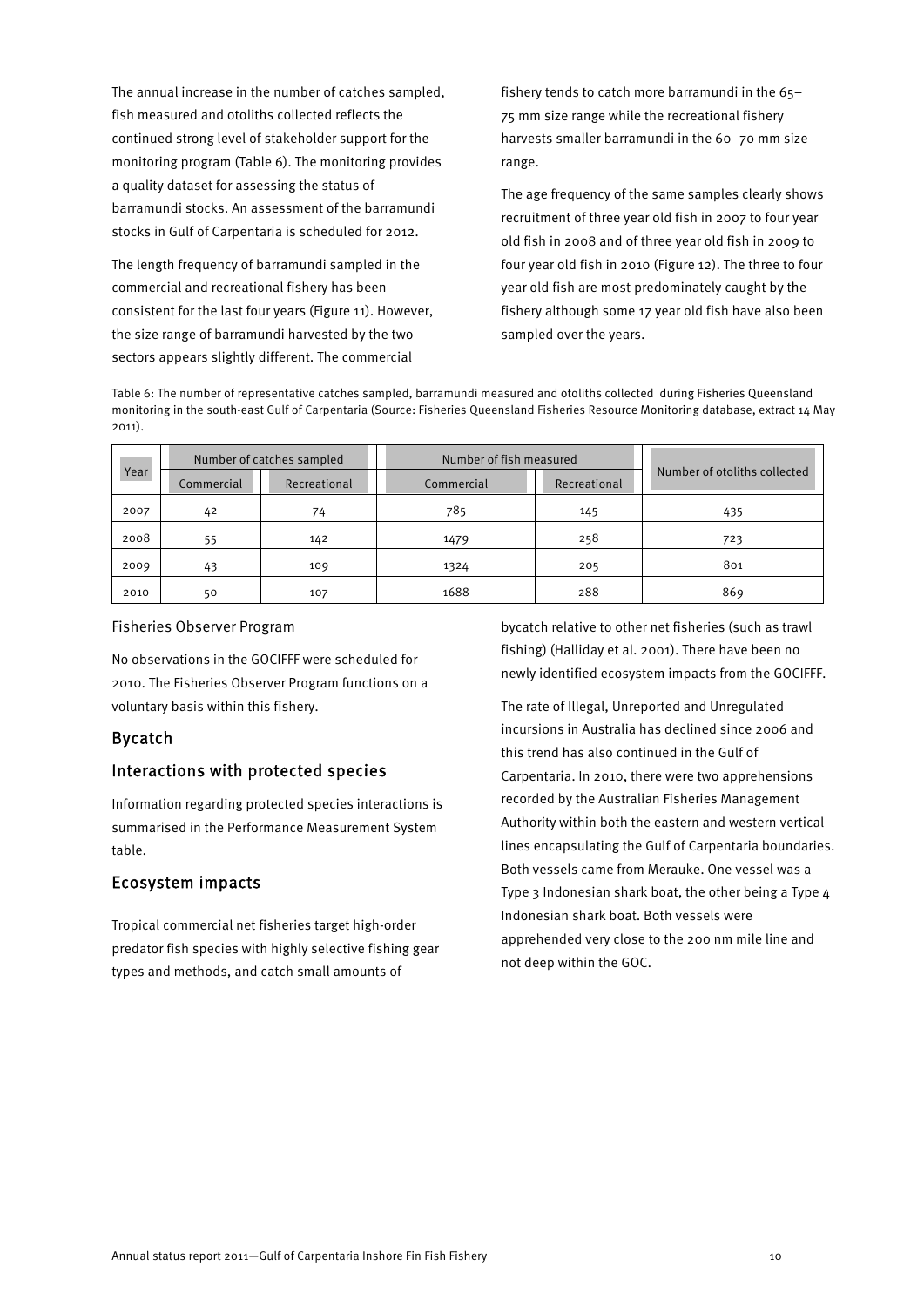

Total length (in 5 cm size classes)

Figure 11: Length frequency (total length, cm) of barramundi sampled from the commercial and recreational fishery in the south-east Gulf of Carpentaria from 2007 to 2010 (Source: Fisheries Queensland Fisheries Resource Monitoring database, extract 14 May 2011).



Figure 12: Age frequency (years) of barramundi sampled from the commercial and recreational fishery in the south-east Gulf of Carpentaria from 2007 to 2010 (Source: Fisheries Queensland Fisheries Resource Monitoring database, extract 14 May 2011).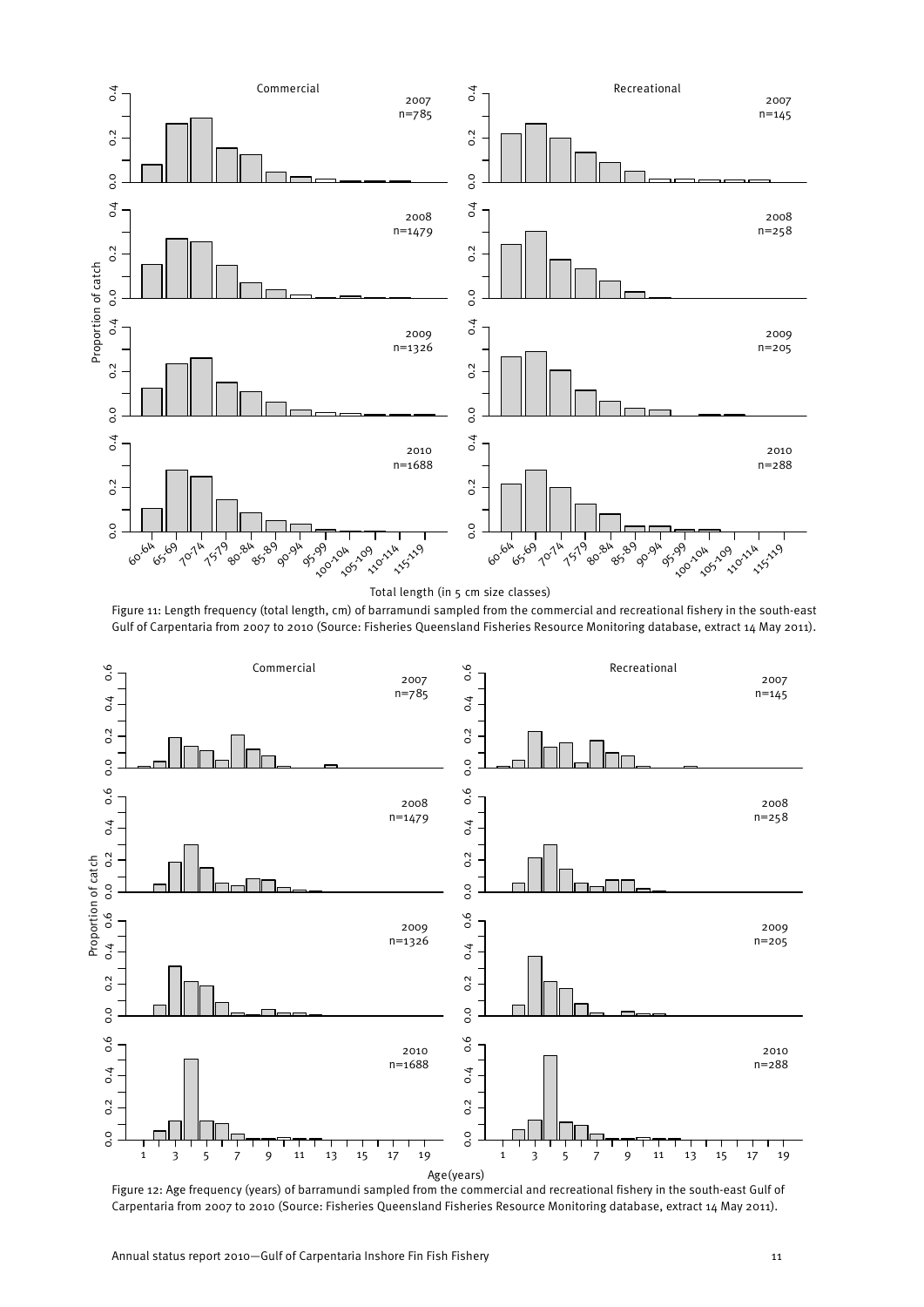#### Sustainability Assessment

#### Performance against fishery objectives

ainableFishing/GOC-PMS-09.pdf The Performance Management System (PMS) for the GOCIFFF (Fisheries Queensland 2008) provides a series of measures against which the performance of the fishery can be assessed and reported (Table 7). Full details of the PMS can be found at [http://www.dpi.qld.gov.au/documents/Fisheries\\_Sust](http://www.dpi.qld.gov.au/documents/Fisheries_SustainableFishing/GOC-PMS-09.pdf)

**Sustainability Assessment**<br> **Performance against fishery objectives**<br>
The Performance Management System (PMS) for the<br>
The Performance Management System (PMS) for the<br>
GOCIFFF (Fisheries Queensland 2008) provides a series now come into force (as of 25 November 2011) following consideration of the outcomes of the review of the Gulf Management Plan. The arrangements include new input controls aimed at reducing the potential for netting effort for shark and grey mackerel beginning with the 2012 season. Fisheries Queensland anticipates revising the PMS for the fishery in 2012 to account for the changed arrangements.

Table 7: Performance against the review events in the GOCIFFF Performance Measurement System.

| <b>Performance Measure</b>                                                                                                                                                                                                                                               | Performance                                                                                                                                                                                                                                                                                                                                                                                                                                                                                                   |
|--------------------------------------------------------------------------------------------------------------------------------------------------------------------------------------------------------------------------------------------------------------------------|---------------------------------------------------------------------------------------------------------------------------------------------------------------------------------------------------------------------------------------------------------------------------------------------------------------------------------------------------------------------------------------------------------------------------------------------------------------------------------------------------------------|
| Target species                                                                                                                                                                                                                                                           |                                                                                                                                                                                                                                                                                                                                                                                                                                                                                                               |
| Barramundi (Lates calcarifer)<br>The standardised commercial catch rate declines by more than<br>30% over a three period.                                                                                                                                                | Not triggered<br>CPUE (kg/100m net/day) for barramundi has not declined by more<br>than 30% over a three year period.<br>Year<br>2008<br>2009<br>2010<br><b>CPUE</b><br>22<br>25<br>21                                                                                                                                                                                                                                                                                                                        |
| King threadfin (Polydactylus macrochii)<br>The standardised commercial catch rate declines by more than<br>30% over a three period.                                                                                                                                      | Not triggered<br>King threadfin catch rates increased in 2010.                                                                                                                                                                                                                                                                                                                                                                                                                                                |
| Grey mackerel (Scomberomorus sexfasciatus)<br>Until a sustainable yield estimate is determined, the annual<br>limit reference points for catch of this species exceeds:<br>± 30% of the average annual commercial <i>catch</i> for the<br>Α.<br>previous five years; and | A. Triggered-annual catch<br>Catches increased by approximately 68% in 2010 compared to the<br>five year average of $526$ t ( $2005-09$ ).                                                                                                                                                                                                                                                                                                                                                                    |
| ± 30% of the average annual standardised commercial<br>В.<br>catch rate for the previous five years.                                                                                                                                                                     | B. Triggered-catch rate<br>The catch rate in 2010 (73 kg/100m net/day) was $41\%$ greater than<br>the five year average (2005-09).<br>The review of the Gulf Management Plan is complete and new<br>arrangements which limit the potential effort for grey mackerel in<br>the GOCIFFF are now in force for the 2012 season. A new measure<br>will be developed for grey mackerel in 2012 that will consider these<br>new arrangements. No further investigation of the triggering of this<br>PMS is required. |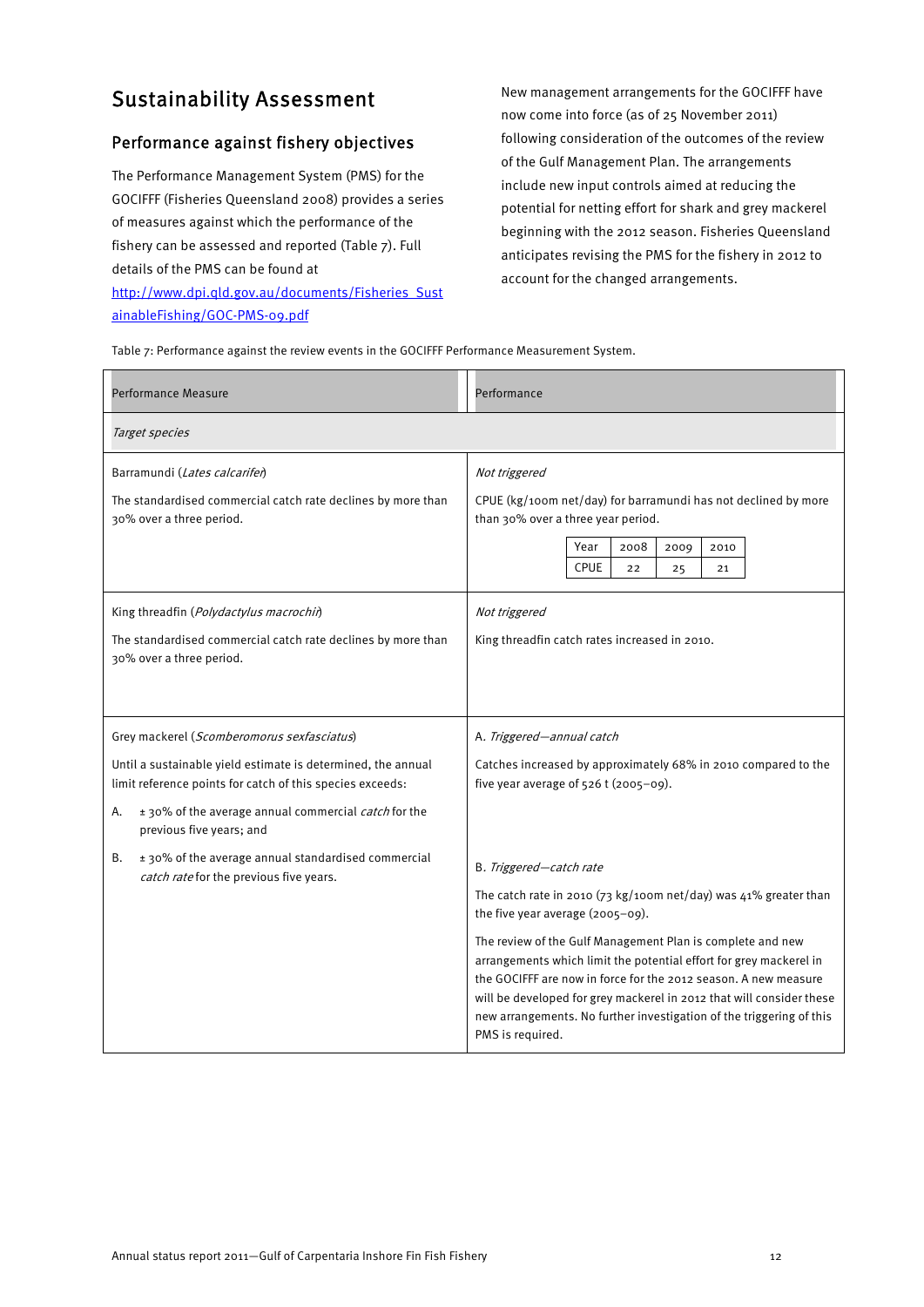|    | Performance Measure                                                                                                                                                                                                                          | Performance                                                                                                                                                                                                                                                                                                                                                                                                                                                                                                                                                                                                                                                                               |      |                              |      |  |
|----|----------------------------------------------------------------------------------------------------------------------------------------------------------------------------------------------------------------------------------------------|-------------------------------------------------------------------------------------------------------------------------------------------------------------------------------------------------------------------------------------------------------------------------------------------------------------------------------------------------------------------------------------------------------------------------------------------------------------------------------------------------------------------------------------------------------------------------------------------------------------------------------------------------------------------------------------------|------|------------------------------|------|--|
|    | Whaler and hammerhead sharks                                                                                                                                                                                                                 | A. Not triggered                                                                                                                                                                                                                                                                                                                                                                                                                                                                                                                                                                                                                                                                          |      |                              |      |  |
| А. | Standardised commercial catch rate for whaler sharks or<br>hammerhead sharks declines by more than 30% over a<br>three year period.                                                                                                          | Catch rates in 2010 represented a decrease of 13% for whaler<br>sharks and increase of 135% for hammerhead sharks over a three<br>year period.                                                                                                                                                                                                                                                                                                                                                                                                                                                                                                                                            |      |                              |      |  |
|    |                                                                                                                                                                                                                                              | Group                                                                                                                                                                                                                                                                                                                                                                                                                                                                                                                                                                                                                                                                                     |      | Catch rate (kg/100m net/day) |      |  |
|    |                                                                                                                                                                                                                                              |                                                                                                                                                                                                                                                                                                                                                                                                                                                                                                                                                                                                                                                                                           | 2008 | 2009                         | 2010 |  |
|    |                                                                                                                                                                                                                                              | Hammerhead                                                                                                                                                                                                                                                                                                                                                                                                                                                                                                                                                                                                                                                                                | 6    | 5                            | 14   |  |
|    |                                                                                                                                                                                                                                              | Whaler                                                                                                                                                                                                                                                                                                                                                                                                                                                                                                                                                                                                                                                                                    | 21   | 19                           | 19   |  |
| В. | Any increase in the number of licences for which shark<br>catches exceed 20% of the total catch of the licence (this is<br>an interim measure pending review of the <i>Fisheries (Gulf of</i><br>Carpentaria Fin Fish) Management Plan 1999. | B. Triggered<br>The number of licences increased by one licence from 2009 to<br>2010. The outcome of the review of the Gulf Management Plan is<br>complete and new arrangements which limit the potential effort for<br>sharks in the GOCIFFF are now in force for the 2012 season. A new<br>measure will be developed for shark in 2012 that will consider<br>these new arrangements. Given that this measure was triggered by<br>a single licence and that new more conservative netting<br>arrangements are now in place, Fisheries Queensland consider<br>that any sustainability risk has been mitigated. The matter will not<br>be investigated further.<br>No. of Licences<br>Year |      |                              |      |  |
|    |                                                                                                                                                                                                                                              | 2008                                                                                                                                                                                                                                                                                                                                                                                                                                                                                                                                                                                                                                                                                      | 13   |                              |      |  |
|    |                                                                                                                                                                                                                                              | 2009                                                                                                                                                                                                                                                                                                                                                                                                                                                                                                                                                                                                                                                                                      | 10   |                              |      |  |
|    |                                                                                                                                                                                                                                              | 2010                                                                                                                                                                                                                                                                                                                                                                                                                                                                                                                                                                                                                                                                                      | 11   |                              |      |  |
|    |                                                                                                                                                                                                                                              |                                                                                                                                                                                                                                                                                                                                                                                                                                                                                                                                                                                                                                                                                           |      |                              |      |  |

#### Bycatch Species **A.** Not measured in 2010

| A.<br>В.<br>C. | The proportion of bycatch in the total catch should not<br>increase above the average of the previous five years (No<br>reference point has been assigned to this performance<br>measure. The indicator will be monitored annually. Six<br>years of data are required to measure performance of the<br>indicator).<br>The number of bycatch species increases by more than<br>10% over a five year period.<br>The numerical abundance of any category of bycatch<br>relative to the total numerical abundance of bycatch<br>increases by more than 50% over the previous five year<br>period. | Fisheries observations did not extend in to the GOCIFFF in 2010.<br>There is no comparable figure to measure this against. A baseline<br>average for this measure will be commenced in 2008 to remove<br>potential bias in previous data that was based on the offshore N9<br>fishery only.<br><b>B.</b> Not measured<br>Information has not been collected for this measure. Fisheries<br>Queensland plan to review this measure post implementation of<br>the revised management arrangements for the fishery.<br>C. Not measured<br>Bycatch categories have not been defined. Changes to this<br>measure will be considered in 2012. |
|----------------|-----------------------------------------------------------------------------------------------------------------------------------------------------------------------------------------------------------------------------------------------------------------------------------------------------------------------------------------------------------------------------------------------------------------------------------------------------------------------------------------------------------------------------------------------------------------------------------------------|-----------------------------------------------------------------------------------------------------------------------------------------------------------------------------------------------------------------------------------------------------------------------------------------------------------------------------------------------------------------------------------------------------------------------------------------------------------------------------------------------------------------------------------------------------------------------------------------------------------------------------------------|
|                | Protected species                                                                                                                                                                                                                                                                                                                                                                                                                                                                                                                                                                             |                                                                                                                                                                                                                                                                                                                                                                                                                                                                                                                                                                                                                                         |
| spp)           | Guitarfish (Rhynchobatus spp) and shovelnose rays (Rhinobatos<br>No reference point has been assigned to this performance<br>measure. The indicator will be monitored annually, however a<br>minimum of three years of data are required to measure                                                                                                                                                                                                                                                                                                                                           | Not measured<br>No interactions with guitarfish or shovelnose rays were reported<br>through the SOCI logbooks and no fisheries observer trips were<br>conducted during 2010.                                                                                                                                                                                                                                                                                                                                                                                                                                                            |

in mortality during the most recent three year period as reported by observers and/or SOCI logbooks is acceptable for the sustainability of guitarfish and shovelnose rays.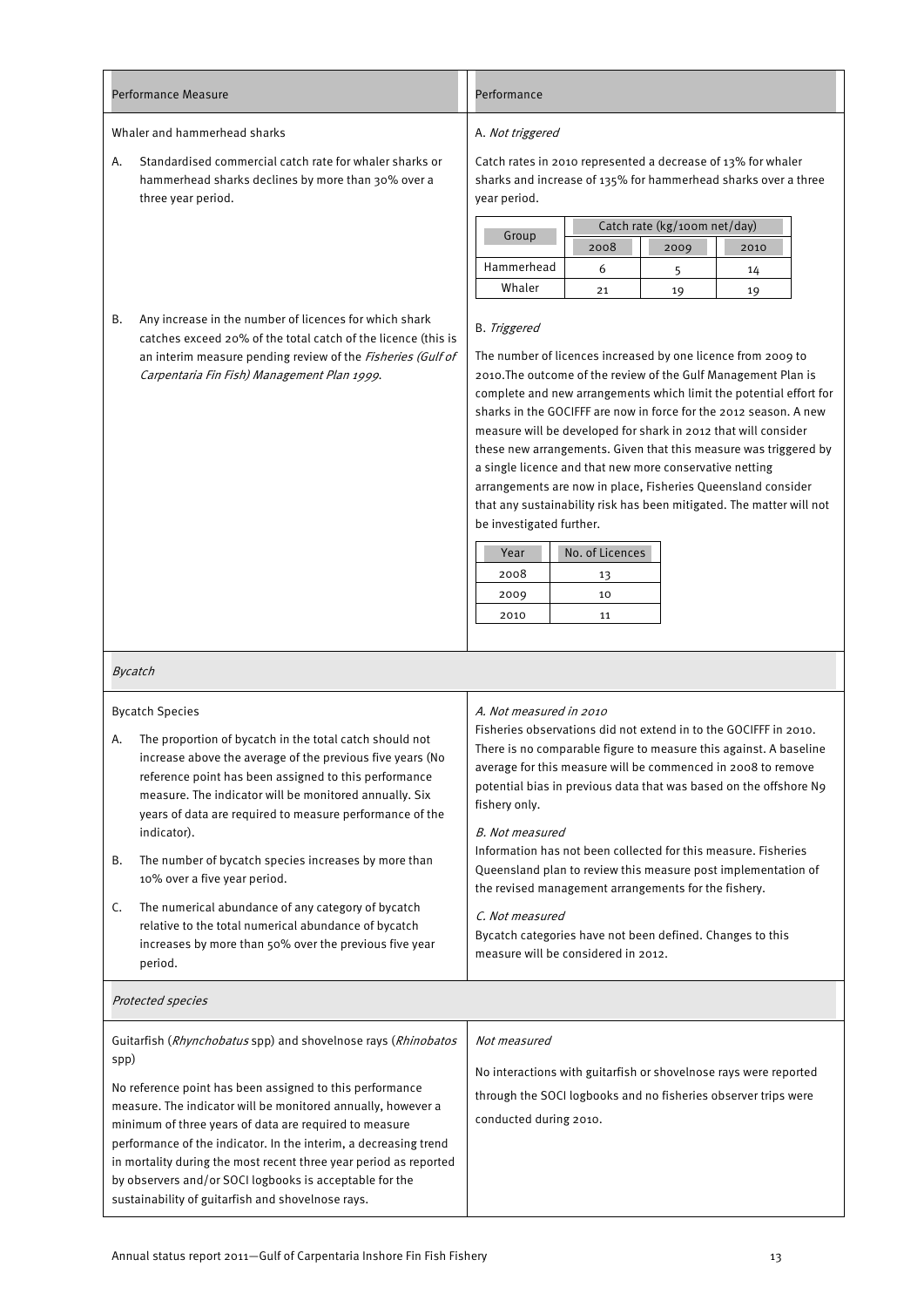|    | Performance Measure                                                                                                                                                                                                                                                                                                                                                                                                                                                                                                                                                                                                                                                                                                                                                                                                                                       | Performance                                                                                                                                                                                                    |                                                                               |                                                                                                                                                                                                                                                                             |
|----|-----------------------------------------------------------------------------------------------------------------------------------------------------------------------------------------------------------------------------------------------------------------------------------------------------------------------------------------------------------------------------------------------------------------------------------------------------------------------------------------------------------------------------------------------------------------------------------------------------------------------------------------------------------------------------------------------------------------------------------------------------------------------------------------------------------------------------------------------------------|----------------------------------------------------------------------------------------------------------------------------------------------------------------------------------------------------------------|-------------------------------------------------------------------------------|-----------------------------------------------------------------------------------------------------------------------------------------------------------------------------------------------------------------------------------------------------------------------------|
| А. | Protected species<br>The annual rate of interactions recorded in SOCI logbooks<br>should not exceed the historical maximum annual rate of<br>interactions recorded for the N <sub>3</sub> and N <sub>9</sub> components of the<br>fishery:<br>No-the annual rate of interactions should not exceed the<br>maximum annual rate of interactions recorded by fisheries<br>observers between 2000 and 2005.<br>N <sub>3</sub> -Maximum annual rate not yet set. SOCI logbooks<br>represent the first systematic recording of protected<br>species interaction levels for the N <sub>3</sub> component of the<br>fishery and will be used to set the reference limit. A<br>determination of the maximum interaction rate will be<br>made after assessment of variability in three years of SOCI<br>logbook data. A preliminary benchmark will be set after the | A. Not triggered for No or N3<br>Common name<br>Hawksbill turtle<br>Leatherback turtle<br>Sawfish-dwarf<br>Sawfish-freshwater<br>Sawfish-green<br>Sawfish-narrow<br>Sawfish-wide<br>Turtle-freshwater<br>Total | Total<br>4<br>3<br>5<br>3<br>$\overline{2}$<br>$\overline{2}$<br>3<br>4<br>15 | The following table presents the type of SOCI interactions reported<br>in 2010 in the GOCIFFF. All of these animals were released alive.<br>These totals are below the thresholds set for the N9 and N3<br>fisheries. A new measure will be developed for protected species |
| B. | end of 2007 following one year of SOCI logbook data<br>collection.<br>The conservation status under the EPBC Act changes for<br>species with which the fishery interacts.                                                                                                                                                                                                                                                                                                                                                                                                                                                                                                                                                                                                                                                                                 | interactions in 2012.<br>B. Not triggered                                                                                                                                                                      |                                                                               |                                                                                                                                                                                                                                                                             |

#### Current sustainability status and concerns

at http://www.dpi.gld.gov.au/28\_16916.htm A workshop was held in June 2011 to assess the exploitation status for key net caught species in the GOCIFFF. The fishery profile table at the beginning of this report provides a summary of the status determinations. No sustainability concerns for key GOCIFFF species were identified at the workshop. The stock status will be reassessed in 2012. The latest information on stock status assessments can be found

Two key GOCIFFF species, king threadfin and grey mackerel, were determined to have an 'uncertain' status. For king threadfin, this uncertainty was due to conflicting information with research suggesting local population concerns while the stock continued to demonstrate a stable commercial catch history. Fisheries Queensland plan to monitor for local fishing impacts through new regionally scaled performance measures for the GOCIFFF.

A review by Fisheries Queensland in 2010 of the 2004 ecological risk assessment (Zeller & Snape 2006) downgraded grey mackerel from a high to a moderate risk due to the outcomes of research on the stock differentiation across northern Australia (Welch et al. 2009). This research found some evidence, although inconclusive, that multiple localised adult sub-stocks of grey mackerel (meta-populations) may exist within the GOC.

 mackerel remains 'uncertain' until the causes of catch This stock information was considered in a recent resource assessment of grey mackerel in the GOC (DEEDI unpublished report). The assessment concluded that fishery logbook data gave poor resolution of population dynamics and could not provide abundance estimates. The stock status of grey variability, and how these relate to population levels, is better understood.

## Research

#### Recent research and implications

#### Collaborative research

Fisheries Queensland collaborated on a multijurisdiction, multi-agency and multi-technique Fisheries Research and Development Corporation (FRDC) funded project determining stock boundaries for threadfin salmon species across northern Australia (FRDC 2007/032) (Welch et al. 2010). The research suggested king threadfin may have highly localised populations and may be under increased fishing pressure in some areas. It is important to note that the research was designed to determine stock discrimination of king threadfin and not to provide an estimate of the resource in the GOC. The research does provide a good baseline for designing further studies and age and length monitoring programs for king threadfin. Fisheries Queensland intends to revise the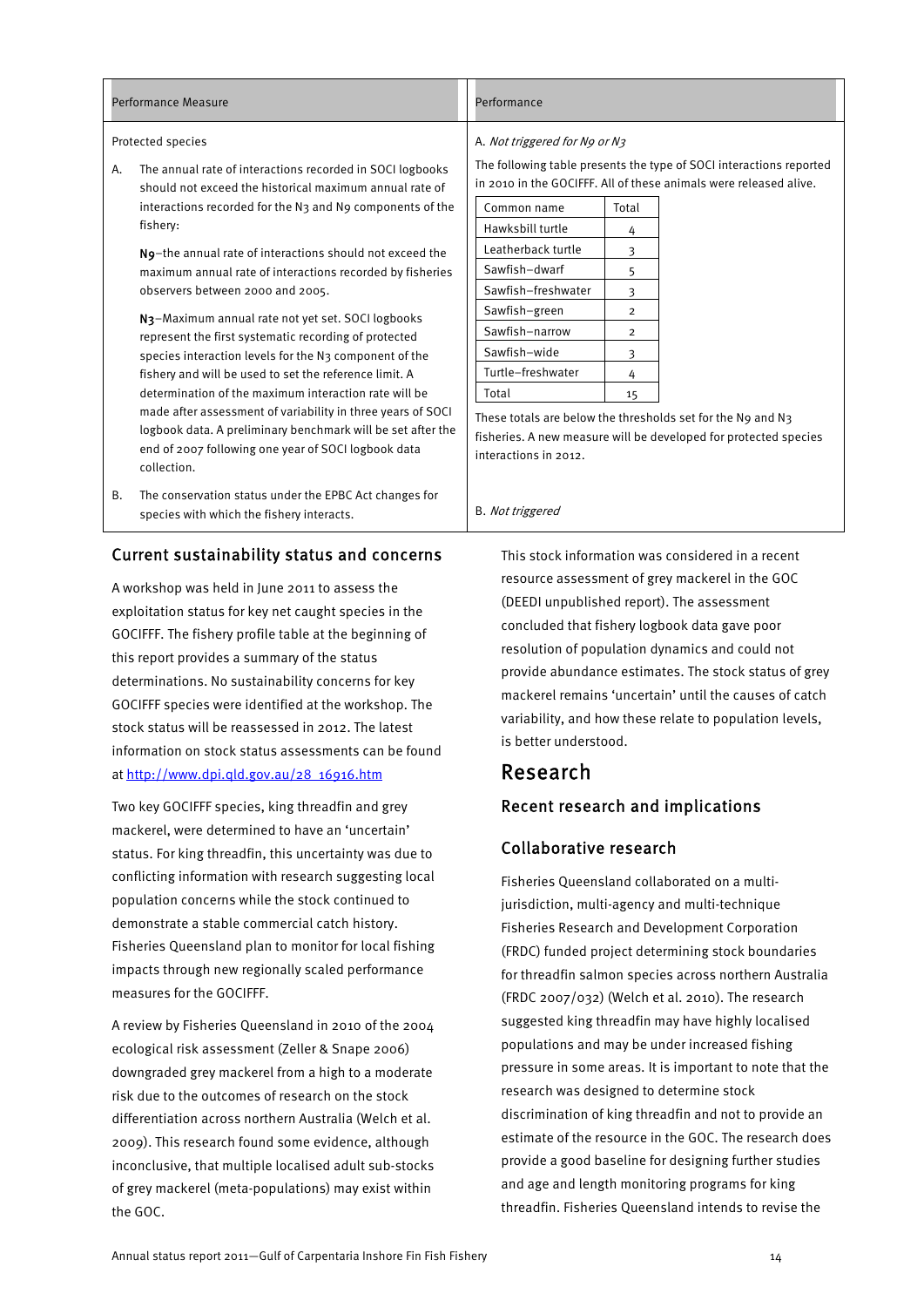PMS to include regionally scaled indicators for king threadfins.

#### Fishery management

#### Compliance report

During 2010, 3558 units, including 52 commercial net fishing vessels, were inspected in the GOCIFFF. The majority of remaining inspections were of recreational fishers. Ten offences were detected during the period (Table 8). In addition, two unattended monofilament nets were seized for which the owner could not be identified.

All offences during the period resulted in a Fisheries Infringement Notice (FIN) being issued to the offender.

Table 8: Offences recorded in the GOCIFFF (2010).

| Fail to give required information (logbook) to the<br>Chief Executive in stated way or by stated time |  |
|-------------------------------------------------------------------------------------------------------|--|
| Take or possession of regulated fish (Recreational<br>Fisher).                                        |  |

#### Changes to management arrangements in the reporting year

A review of Queensland fin fish fisheries in the Gulf of Carpentaria commenced mid 2009. Fisheries Queensland released an options paper in September 2009 and facilitated public and industry meetings to discuss these options in October 2009. The primary focus of the review related to the provisions in the Gulf Management Plan. However, several Joint Authority fisheries currently covered by permit arrangements were also covered by the review. The harvest of grey mackerel and tropical shark was a major consideration of the review.

New management arrangements for the GOCIFFF came into force in November 2011. Under these new management arrangements, the Fisheries (Gulf of Carpentaria Inshore Fin Fish) Management Plan 1999 was abolished and the new arrangements incorporated into the Fisheries Regulation 2008. The arrangements include new input controls aimed at reducing the potential for netting effort for shark and grey mackerel that will come into effect at the start of the 2012 season.

#### Communication and education

Future consultation with stakeholders in this fishery occurs through;

- Consults with industry members through attendance at industry association meetings, port visits, newsletters and other means.
- Legislated requirements for consultation; such as a Regulatory Assessment Statement (RAS) that ensure stakeholders in the fishery are consulted about significant changes in management arrangements.

#### Complementary management

Fisheries researchers and managers from Queensland, the Northern Territory and Western Australia and the Commonwealth meet annually at the Northern Australia Fisheries Management Forum to review current research, set research priorities and consider management strategies to facilitate the development and implementation of complementary management for shared fisheries resources.

#### References

Fisheries Queensland (2008). Interim Performance Measurement System – Gulf of Carpentaria Fin Fish Fisheries. Department of Primary Industries and Fisheries, Brisbane, Australia.

Fisheries Act 1994, [www.legislation.qld.gov.au/,](http://www.legislation.qld.gov.au/) Office of the Queensland Parliamentary Council.

Fisheries (Gulf of Carpentaria Inshore Fin Fish) Management Plan 1999, subordinate legislation of the *Fisheries Act 1994*, [www.legislation.qld.gov.au/,](http://www.legislation.qld.gov.au/) Office of the Queensland Parliamentary Council.

Fisheries Regulation 2008, subordinate legislation of the Fisheries Act 1994, [www.legislation.qld.gov.au/,](http://www.legislation.qld.gov.au/) Office of the Queensland Parliamentary Council.

Halliday, IA, Ley, JA, Tobin, A, Garrett, R, Gribble, NA & Mayer, DG 2001, The effects of net fishing: addressing biodiversity and bycatch issues in Queensland inshore waters (FRDC Project no. 97/206), Department of Primary Industries, Queensland.

Fisheries Queensland 2009, Annual status report. Gulf of Carpentaria Inshore Finfish Fishery. 2008, Queensland Primary Industries and Fisheries, Brisbane.

Roelofs, AJ 2003, Ecological Assessment of the Gulf of Carpentaria Inshore Finfish Fishery–A report to Environment Australia on the sustainable management of a multi-species tropical gillnet fishery, Department of Primary Industries and Fisheries, Brisbane.

Stapley, J & Rose, C 2009, A report on data collected by fisheries observers in the Queensland offshore Commercial